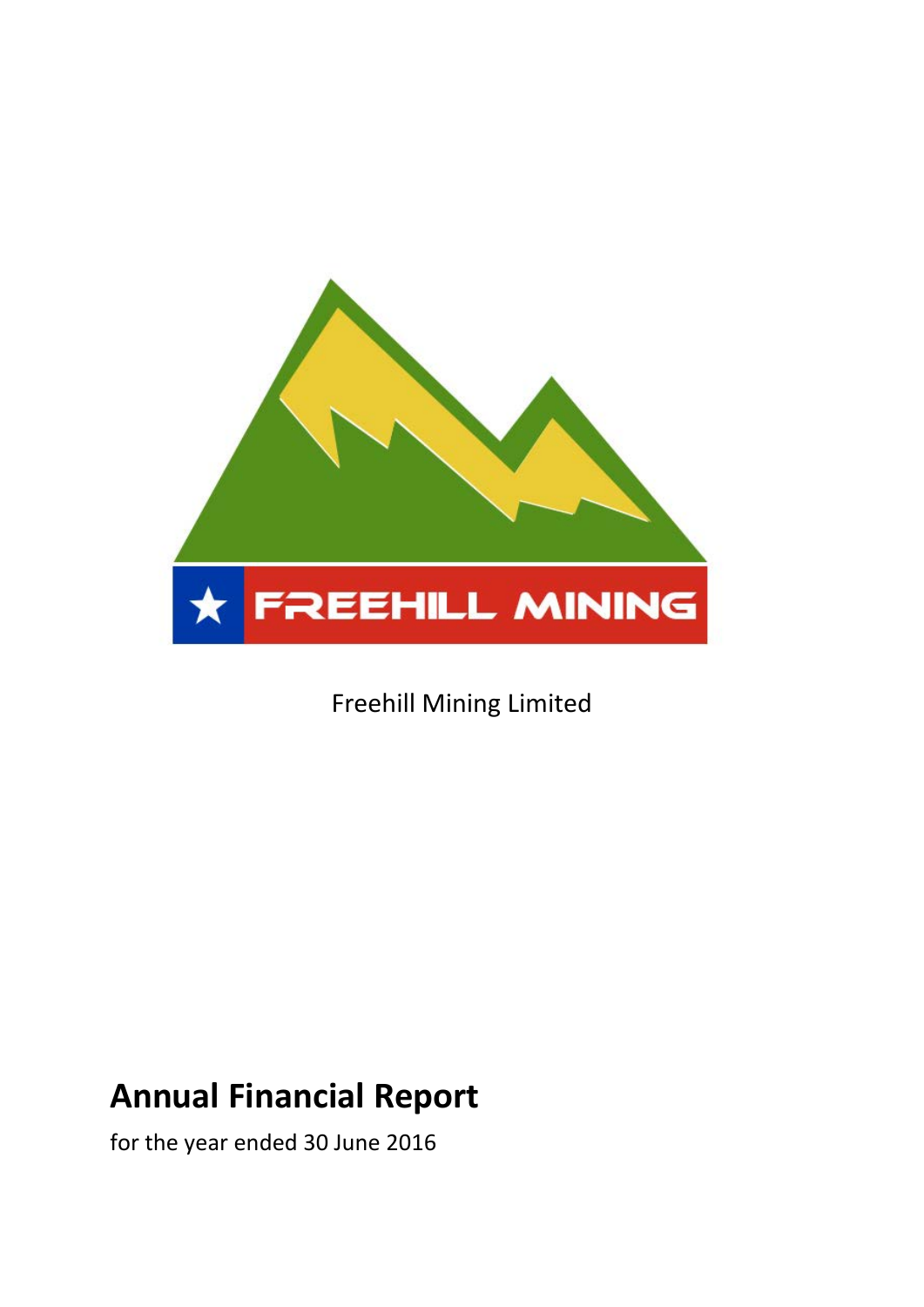# **Contents**

| Corporate information                                                  | $\mathbf{1}$ |
|------------------------------------------------------------------------|--------------|
| Corporate governance statement                                         | 2            |
| Directors' report                                                      | 5            |
| Auditor's independence declaration                                     | 10           |
| Independent auditor's report to the members of Freehill Mining Limited | 11           |
| Directors' declaration                                                 | 13           |
| Statement of comprehensive income                                      | 14           |
| Statement of financial position                                        | 15           |
| Statement of changes in equity                                         | 16           |
| Statement of cash flows                                                | 17           |
| Notes to the financial statements                                      | 18           |
|                                                                        |              |

# <span id="page-1-0"></span>**Corporate information**

ABN 27 091 608 025

Freehil Mining Limited is a based in Melbourne, Australia, and was listed on the Australian Stock Exchange in April 2002. It has been suspended from trading on the ASX since January 2010 and was delisted in March 2016.

# **Registered Office** Level 1, 141 Capel Street North Melbourne, Victoria 3051

**Auditor**

RSM Australia Partners Level 21, 55 Collins Street Melbourne VIC 3000

# **Share register**

Computershare Investor Services Pty Ltd Yarra Falls 452 Johnston Street Abbotsford, Victoria, 3067 Telephone: 1300 85 05 05 (Australia) +61 3 9415 4000 (Overseas)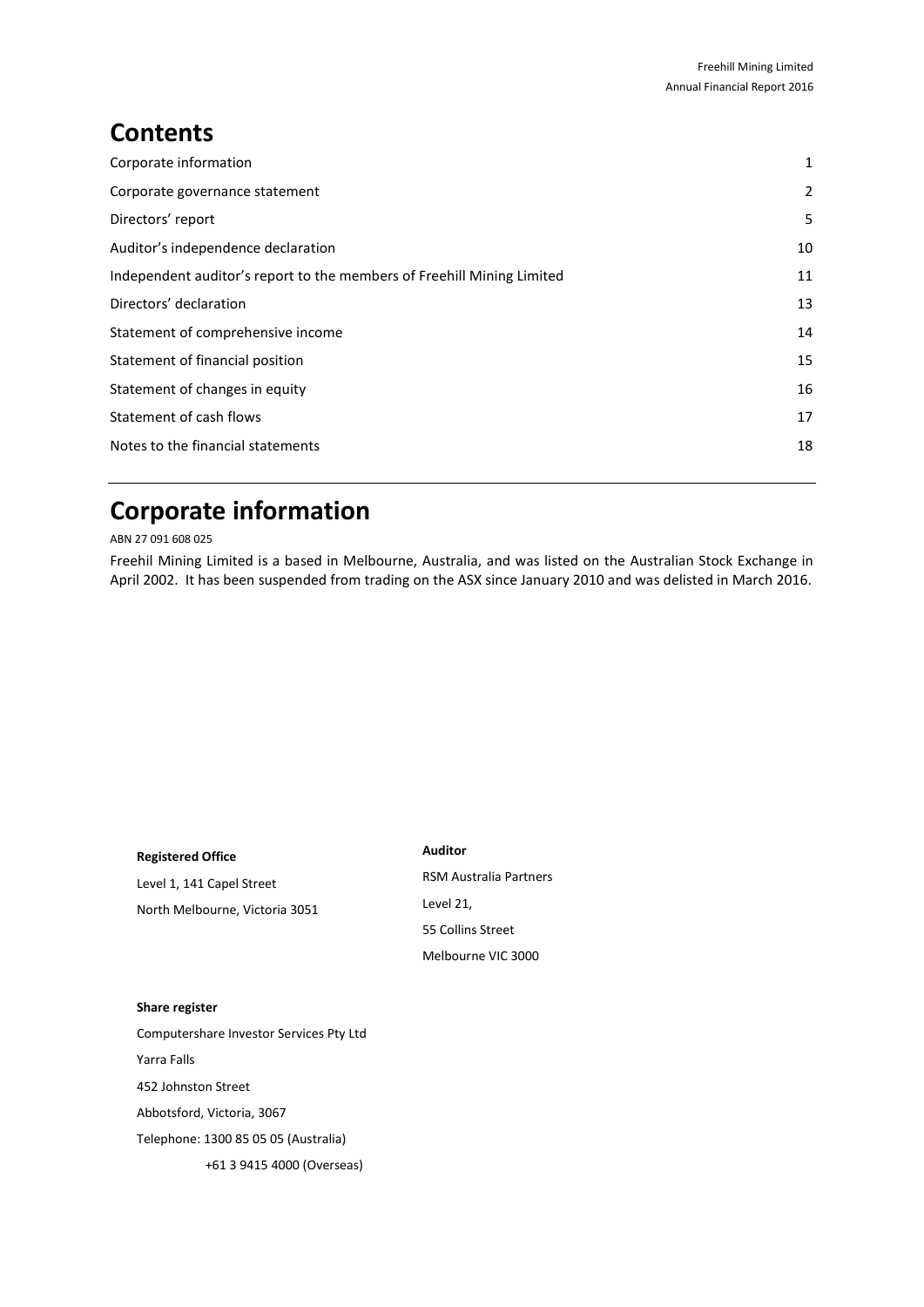# <span id="page-2-0"></span>**Corporate governance statement**

The Board of Directors of Freehill Mining Limited is responsible for the corporate governance of the Company. The Board guides and monitors the business and affairs of Freehill Mining Limited on behalf of the shareholders by whom they are elected and to whom they are accountable.

Freehill Mining Limited's corporate governance principles and policies are therefore structured with reference to the Corporate Governance Council's best practice recommendations, which are as follows:

- 1. Lay solid foundations for management and oversight.
- 2. Structure the Board to add value.
- 3. Promote ethical and responsible decision making.
- 4. Safeguard integrity in financial reporting.
- 5. Make timely and balanced disclosure.
- 6. Respect the rights of shareholders.
- 7. Recognise and manage risk.
- 8. Remunerate fairly and responsibly.

# **1. Lay solid foundations for management and oversight**

As the Board acts on behalf of and is accountable to the shareholders, the Board seeks to identify shareholders' expectations, as well as other regulatory and ethical expectations and obligations. It is also responsible for identifying areas of significant business risk and ensuring arrangements are in place to adequately manage those risks. The Board seeks to discharge these responsibilities in a number of ways.

The Board has delegated the responsibility for operating and administering the Company to the executive team. The Board ensures that this team is appropriately qualified and experienced to discharge their responsibilities and has in place procedures to assess their performance. Within this setting, the executive team regularly reports to the Board on all operational and financial matters.

The Board is responsible for ensuring that management's objectives and activities are aligned with the expectations and risks identified by the Board. The Board has a number of mechanisms in place to ensure this is achieved. In addition to establishing Committees these mechanisms include:

- Approving a strategic plan, which encompasses the Company's vision, mission, and strategy statements, designed to meet stakeholders' needs and manage business risk.
- Implementing operating plans and budgets by management and Board monitoring of progress against budget.

# **2. Structure the Board to add value**

## **Board composition**

The Board composition is determined according to the following principles and guidelines:

- the Board should have at least three directors,
- the chairperson must be a non-executive director,
- the Board should comprise directors with an appropriate range of qualifications and expertise, and
- the Board shall meet as often as required for the effective operation of the Company and follow meeting guidelines set down to ensure all directors are made aware of, and have available all necessary information, to participate in an informed discussion of all agenda items.

The skills, experience and expertise relevant to the position of each director who is in office at the date of the annual report and their term of office are detailed in the Directors' Report.

The names of independent directors of the Company are listed below: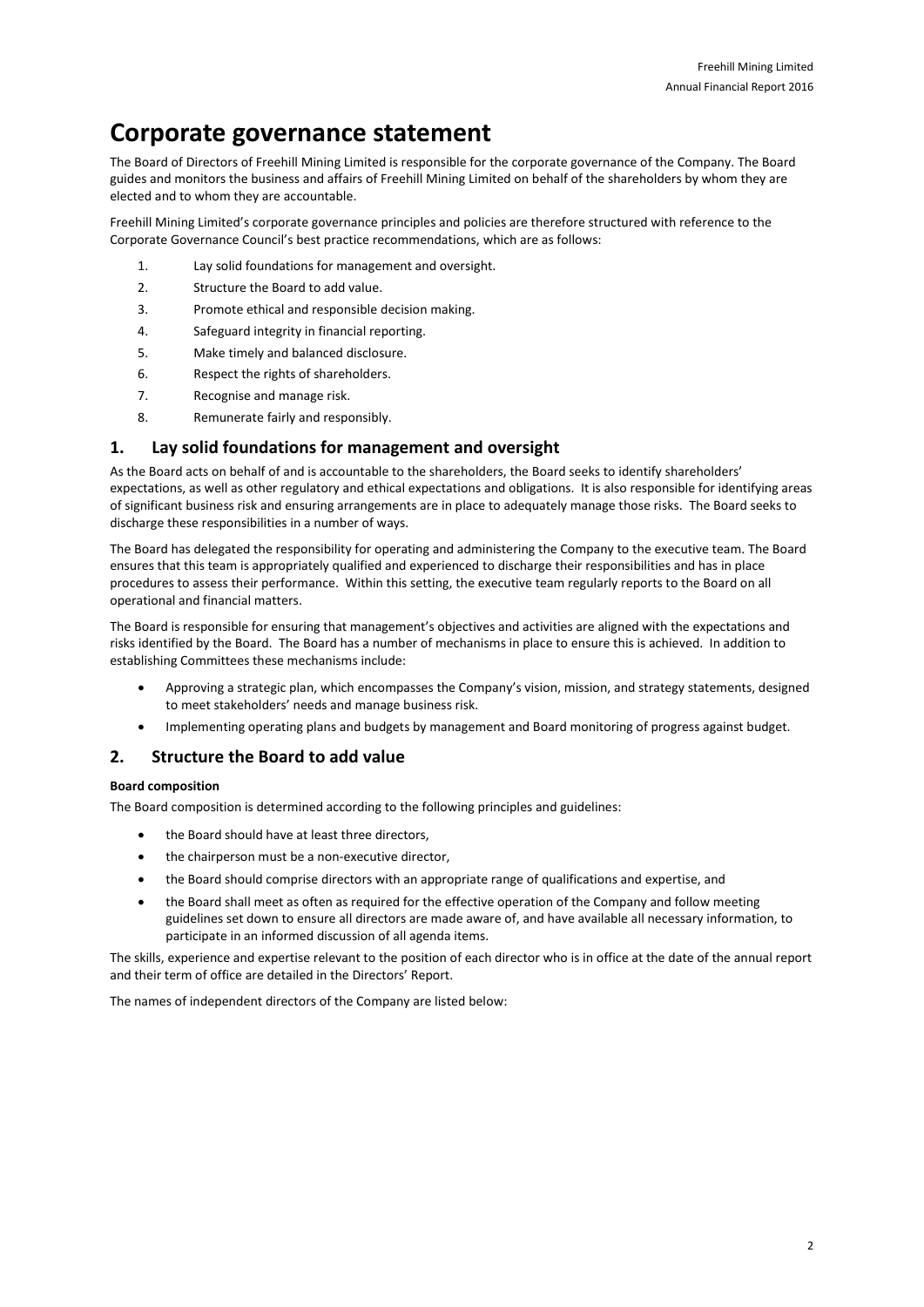| Name                    | Appointed / Resigned                                         |
|-------------------------|--------------------------------------------------------------|
| Stephen Chaplin         | Appointed 3 August 2015                                      |
| Raymond Charles Mangion | Appointed 20 March 2015                                      |
| Nicholas Kapes          | Appointed 20 March 2015                                      |
| Paul Davies             | Appointed 20 March 2015, not independent after 3 August 2015 |

When determining whether a non-executive director is independent the director must not fail any of the following tests:

- less than 10% of Company shares are held by the director and any entity or individual directly or indirectly associated with the director;
- within the last three years the director has not been employed in an executive capacity with the Company; and
- none of the director's income or the income of an individual or entity directly or indirectly associated with the director is derived from the Company other than an income derived as a director of the Company.

At balance date the Company had three independent directors.

Directors have the right to seek independent advice in the furtherance of their duties as directors at the Company's expense. Approval must be obtained from the Chairman or Board prior to incurring any expense on behalf of the Company.

Given the size of the Board, the Board has not established a Nomination Committee. The responsibility for the appointment of Directors and review of Board succession plans is undertaken by the Board. The evaluation of the Board's performance is undertaken by the Chairman of the Board.

# **3. Promote ethical and responsible decision-making**

The Company has not established a formal code of conduct. At present the Company has no employees. Directors and staff, as appointed, are expected to act ethically and responsibly at all times to ensure the protection of and proper use of the Company's assets and compliance with laws and regulations.

The Company does not have a formal policy concerning the trading in Company securities by directors, officers and employees however trading in Company securities should only occur in circumstances where the market is considered to be fully informed of the Company's activities.

The Board recognises the importance of promoting ethical and responsible decision-making and has embarked on establishing appropriate formal policies in this regard.

# **4. Safeguard integrity in financial reporting**

# **Audit Committee**

Given the nature of the Company's current operations and the size of the Board, as of 1 July 2008 the Board decided not to maintain an Audit Committee and to directly assume the role of the Audit Committee. The undertaking of the roles and responsibilities of the Audit Committee by the Board of Freehill Mining Limited will allow for a more efficient and streamlined decision making process and promotes better corporate governance.

The responsibilities of the Board in regard to audit related matters include:

- the review of accounting policies;
- the detailed review of the Company's annual, half yearly financial reports;
- the effectiveness of accounting and internal control systems;
- addressing the findings of the external auditors;
- the assessment of the scope, quality and cost of the external audit;
- identifying areas of operation, regulatory and legal risk and recommending procedures to the Board to ensure those risks are effectively managed; and
- ensuring that conflicts of interest do not arise from services provided by the company's external advisors.

The external auditors are invited to attend Board meetings at the discretion of the Board.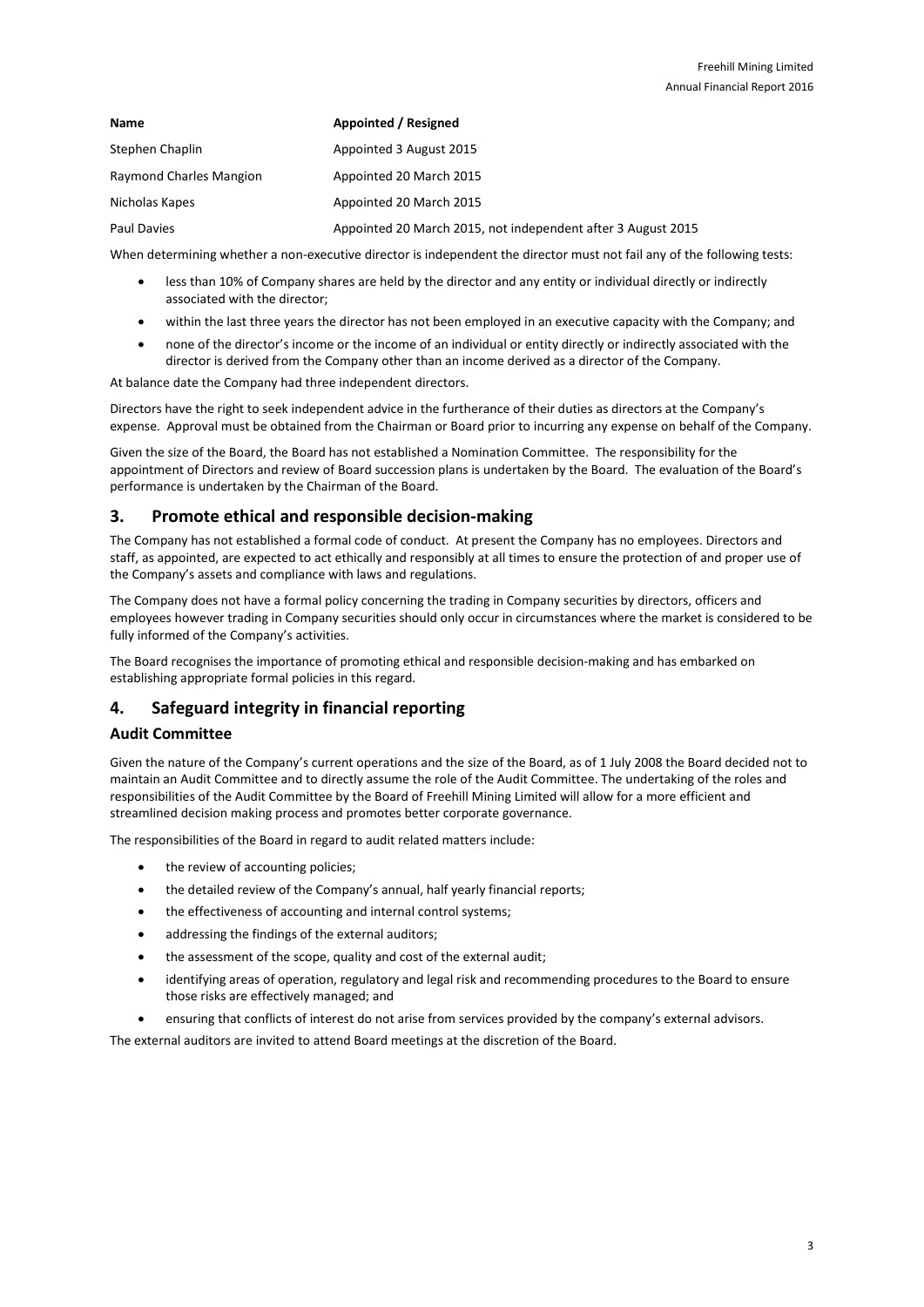# **5. Make timely and balanced disclosure**

The Board is aware of the continuous disclosure requirements of the ASX and have procedures in place to disclose any information concerning the Company that a reasonable person would expect to have a material effect on the price or value of the Company's securities.

The Chairman and Board members with Board Approval are authorised to make statements and representations on Freehill Mining Limited's behalf. The Company Secretary is responsible for overseeing and coordinating the disclosure of information to the ASX, analysts, stockbrokers, shareholders, the media and the public.

# **6. Respect the rights of shareholders**

The Board aims to ensure that all shareholders, on behalf of whom they act, are informed of major developments affecting the affairs of the Company. Information is communicated to the shareholders through the annual and half year reports, disclosures made to the ASX, notices of meetings and occasional letters to shareholders where appropriate.

# **7. Recognise and manage risk**

The Board has procedures in place to recognise and manage risk. Monthly reporting of financial performance, position and cash flow is in place as are policies to manage other business risks.

The Chairman and one other director both sign statements to the Board for the full and half year financial reports confirming that:

- The Company's financial reports present a true and fair view, in all material respects of the Company's financial condition and operational results and are in accordance with relevant accounting standards;
- The statement given above is founded on a sound system of risk management and internal compliance and control which implements the policies adopted by the Board; and
- The Company's risk management and internal compliance and control system is operating efficiently in all

# **8. Remunerate fairly and responsibly**

# **Remuneration policies**

Remuneration for the Board will be put to the next general meeting of Shareholders.

Remuneration policies for employees will be developed in line with the Company's activities and will be consistent with relevant industry standards.

The number of meetings of the Committee and their attendance at meetings is disclosed in the Directors' Report.

There are no schemes for retirement benefits other than statutory superannuation for non-executive directors.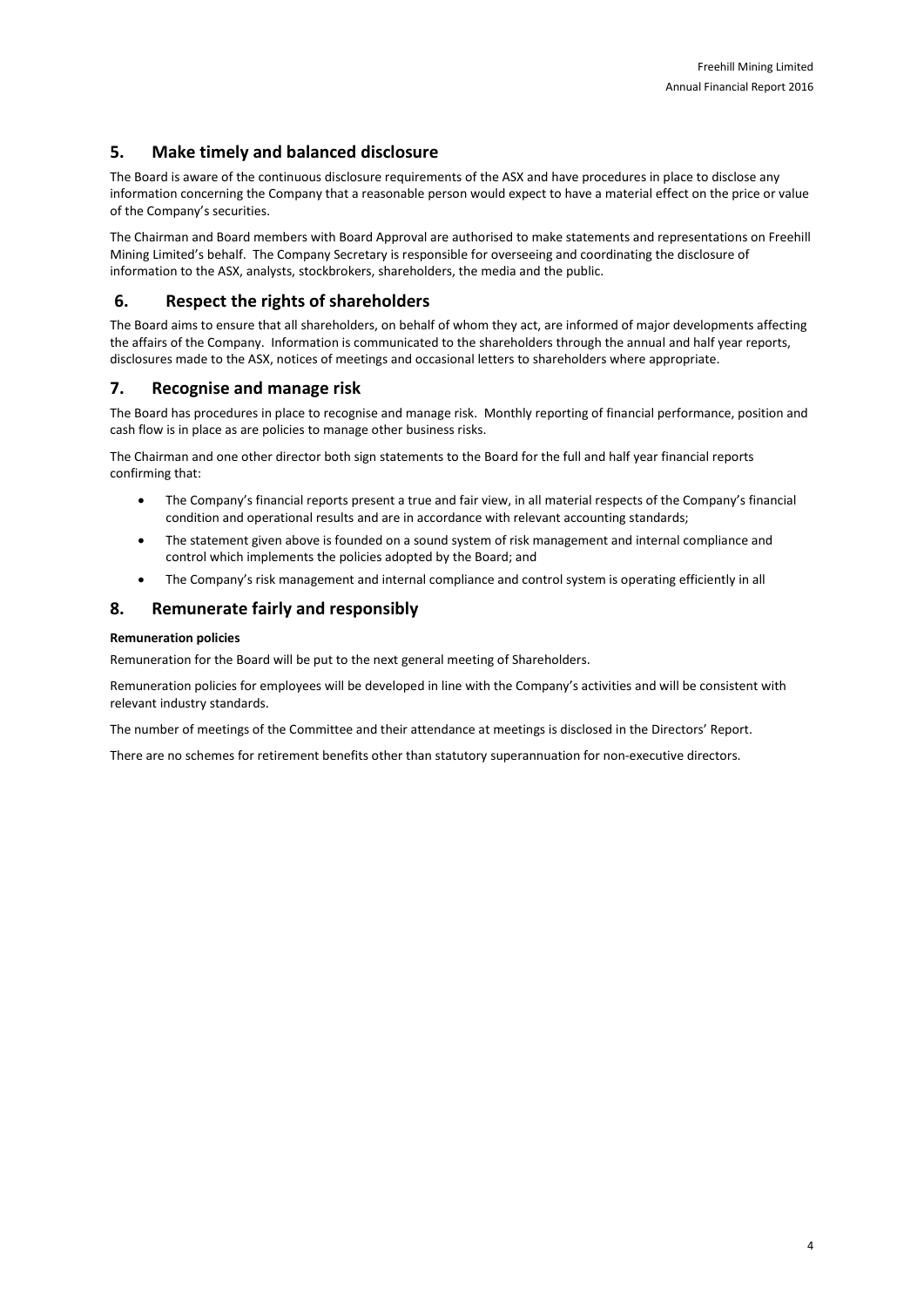# <span id="page-5-0"></span>**Directors' report**

Your directors are pleased to present their report on Freehill Mining Limited ("Freehill" or "the Company") for the financial year ended 30 June 2016.

# **Directors**

The Company's directors in office during and since the end of the financial year ended 30 June 2015 are as follows:

| Stephen Chaplin         | (Chairman appointed 3 August 2015)                                                                               |
|-------------------------|------------------------------------------------------------------------------------------------------------------|
| Paul Davies             | (Chairman, appointed 20 March 2015, Resigned as Chairman and appointed Chief Financial<br>Officer 3 August 2015) |
| Raymond Charles Mangion | (appointed 20 March 2015)                                                                                        |
| Nicholas Kapes          | (appointed 20 March 2015)                                                                                        |

# **Information on Directors**

# **Stephen Chaplin**

### *Chairman*

Mr Chaplin has been a company director with over 30 years' experience in a number of Australian companies including mining, manufacturing, commercial fishing and property development. Stephen has participated in "Team Australia" which is a government initiative inviting Australian small business to pitch directly to the USA military procurement program, has extensive experience in international trade, is a significant investor in many ASX listed companies and a member of the Australian Institute of Company Directors.

# **Paul Davies**

### *Director and Chief Financial Officer*

Mr. Davies has extensive experience as CFO of both publicly traded and privately held companies. Over the past 10 years he has been involved with many early stage companies involving reporting, strategic planning, systems implementation, fundraising and IPO. Prior to this Mr Davies was Director in Charge of Corporate and Institutional Banking for Deutsche Bank Australia and a member of the Deutsche Bank Credit Committee. He has been directly involved in over \$20 billion worth of transactions involving origination, advising, arranging, structuring, project finance, lead managing, syndication, negotiation, risk management, including servicing many of Australia's major mining companies. Before Deutsche Bank Mr. Davies worked for a number of years with both Bankers Trust Australia and Macquarie Bank.

With his 20 plus years in the finance sector Mr. Davies brings to the Company considerable experience in both debt and equity markets in addition to significant understanding of the mining sector.

Mr. Davies holds an Economics Degree from Monash University, has qualified as a Chartered Accountant and is an alumnus of the Stanford Business School.

# **Nicholas Kapes**

### *Non-executive director*

Mr. Kapes began his professional career in 1988, where he commenced merchant banking after completing a Bachelor of Economics. He brings to the Board an array of experience including trading on the world's major exchanges on behalf of some of the world's premier banks, including Credit Suisse. Mr Kapes was a Director of Proprietary Trading at Credit Suisse for two years.

In his time as a merchant banker Mr. Kapes became heavily involved in companies evolving from venture capital stage to listing on the Australian Securities Exchange.

Since his return to Melbourne in late 2005, Mr. Kapes has actively engaged in originating deal opportunities and implementing strategic business initiatives including mergers and acquisitions, private and public equity capital raisings through initial public offerings, private placements and rights issues.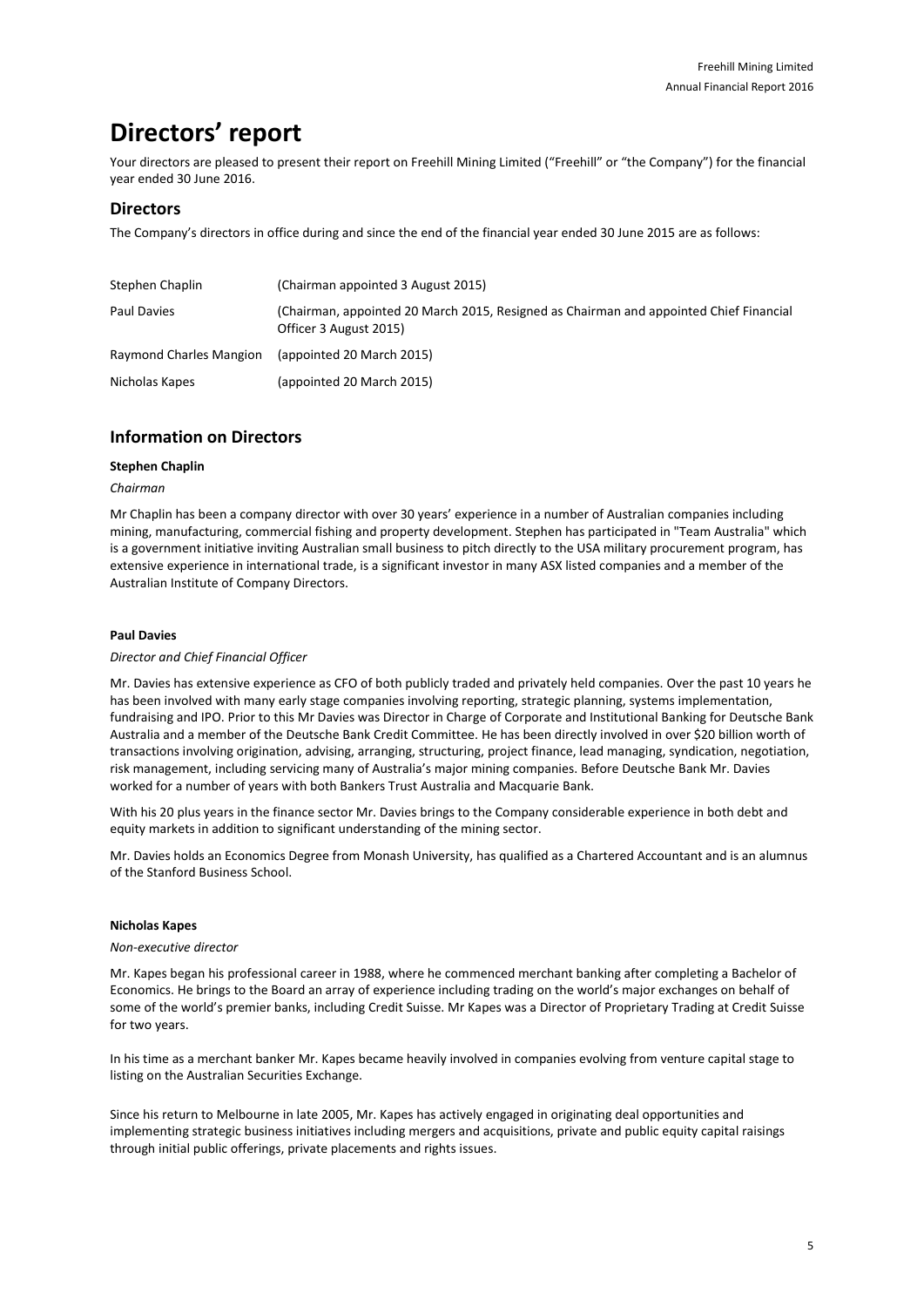### **Raymond Charles Magnion**

#### *Non-executive director*

Mr Mangion has performed the role of Managing Director of Morbak Investments Pty Ltd for the past 18 years, having created the business as a start-up business. He has approximately 30 years' managerial experience and holds an Associate Diploma of Business (Accounting) and an RG146 Associate Diploma in Financial Planning.

# **Directors' share and option holdings**

As at the date of this report, the directors' interests in Freehill Mining Limited's shares and options are as follows:

|                         | Ordinary<br><b>Shares</b> |
|-------------------------|---------------------------|
| Stephen Chaplin         | -                         |
| Paul Davies             | -                         |
| Raymond Charles Mangion | ۰                         |
| Nicholas Kapes          | -                         |
|                         |                           |
|                         |                           |

# **Principal activities**

Freehill Mining Limited was de-listed in March 2016. During 2015-2016 financial year, the principal activities of the company has been to undertake a capital restructure, raise funds via convertible instruments and prepare a prospectus in order raising capital to allow for the proposed acquisition of Freehill Investments Pty Ltd. The target company has interests in two Chilean companies that own a producing magnetite iron ore sands project in Chile, the Yerbas Buenas Project. In addition, Freehill is seeking re-listing of its shares on the ASX.

# **Review and results of operations**

Freehill Mining Limited incurred losses of \$507,888 for the financial year ended 30 June 2016 (2015: Profit of \$819,513).

The losses incurred were largely due to expenses in relation to the Company's proposed acquisition of Freehill Investments Pty Ltd including extensive work done on the development of a Prospectus for the Company's fundraising and compliance costs associated with the Company itself.

# **Future developments**

Freehill, with the support of investors and funding provided through the issue of Convertible Notes has restructured its capital and formalised its offer for the acquisition of Freehill Investments Pty. Ltd. The Company will be lodging a Prospectus with ASIC in late August 2016 for a \$6 million fundraising of which \$4 million will be underwritten as part of the acquisition which will provide working capital to develop the Chilean mining assets and facilitate the relisting of the Company's shares on the ASX.

# **Significant events after balance date**

The Company has held an EGM and obtained approval for the acquisition of Freehill Investments Pty Ltd. As part of these approvals and subject to successful completion Mr Juan Enrique Dagach will be appointed to the Board as Chief Executive Officer.

# **Dividends**

No dividends were paid or declared since the start of the financial year and the directors do not recommend the payment of a dividend in respect of the financial year ended 30 June 2016.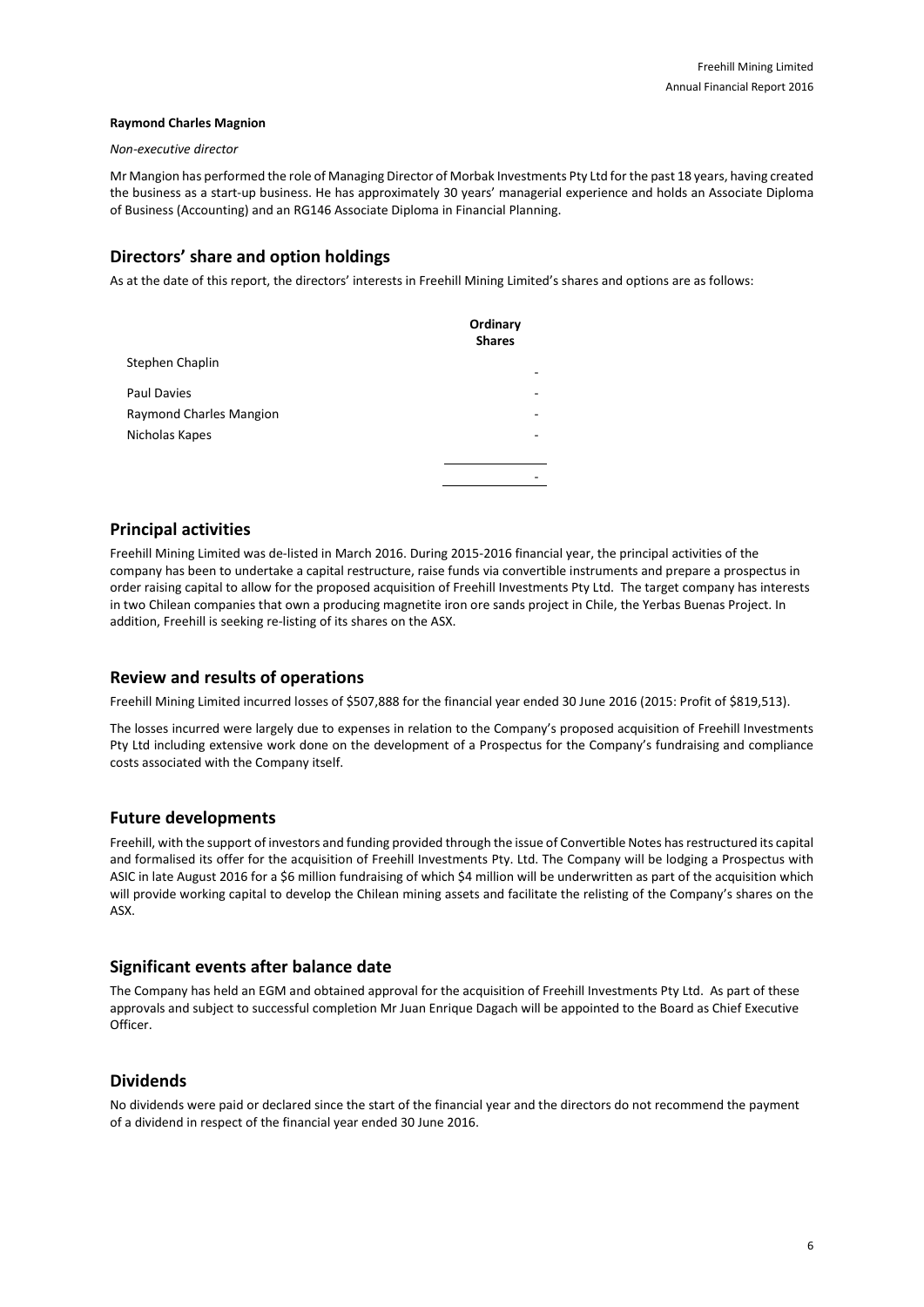# **Remuneration report**

This report details the nature and amount of compensation for each director of Freehill Mining Limited and its executives (key management personnel).

### Remuneration policy

The Company is currently reviewing its operations and is undertaking an acquisition which will require a review of the Company's remuneration policies and practices. The Board will ensure that appropriate policies and procedures will be put in place to ensure Remuneration practices are in line with relevant industry standards.

Over the past 12 months no Directors fees have been paid however a grant of shares in lieu of fees was approved by shareholders at an Extraordinary General Meeting post Balance Date. The Grant is for 500,000 shares for each director and the Company Secretary based on 20 cent shares reflecting both the fact that directors have received no fees during the past 12 months and the risk associated with completion of the acquisition and proposed fundraising currently proposed by the Company. Shares issued under this grant will be subject to a two year escrow period. Directors are entitled to \$45,000 per year Directors fees. The grant described above, while approved by shareholders subsequent to balance date, will not be brought to account until successful completion of the Company's acquisition and associated fundraising

Since August 2015, Executive Director, Mr Paul Davies, receives \$2,000 per month for accounting and professional services provided to the Company.

### **Directors and executives (key management personnel compensation) disclosures**

The key management personnel of Freehill Mining Limited during the year were:

### *Directors*

Stephen Chaplin (appointed 3 August 2015) Chairman Nicholas Kapes (appointed 20 March 2015) Non-Executive director Ray Magnion (appointed 20 March 2015) Non-Executive director

Paul Davies (appointed 20 March 2015) Appointed Finance Director August 3, 2015 formerly Chairman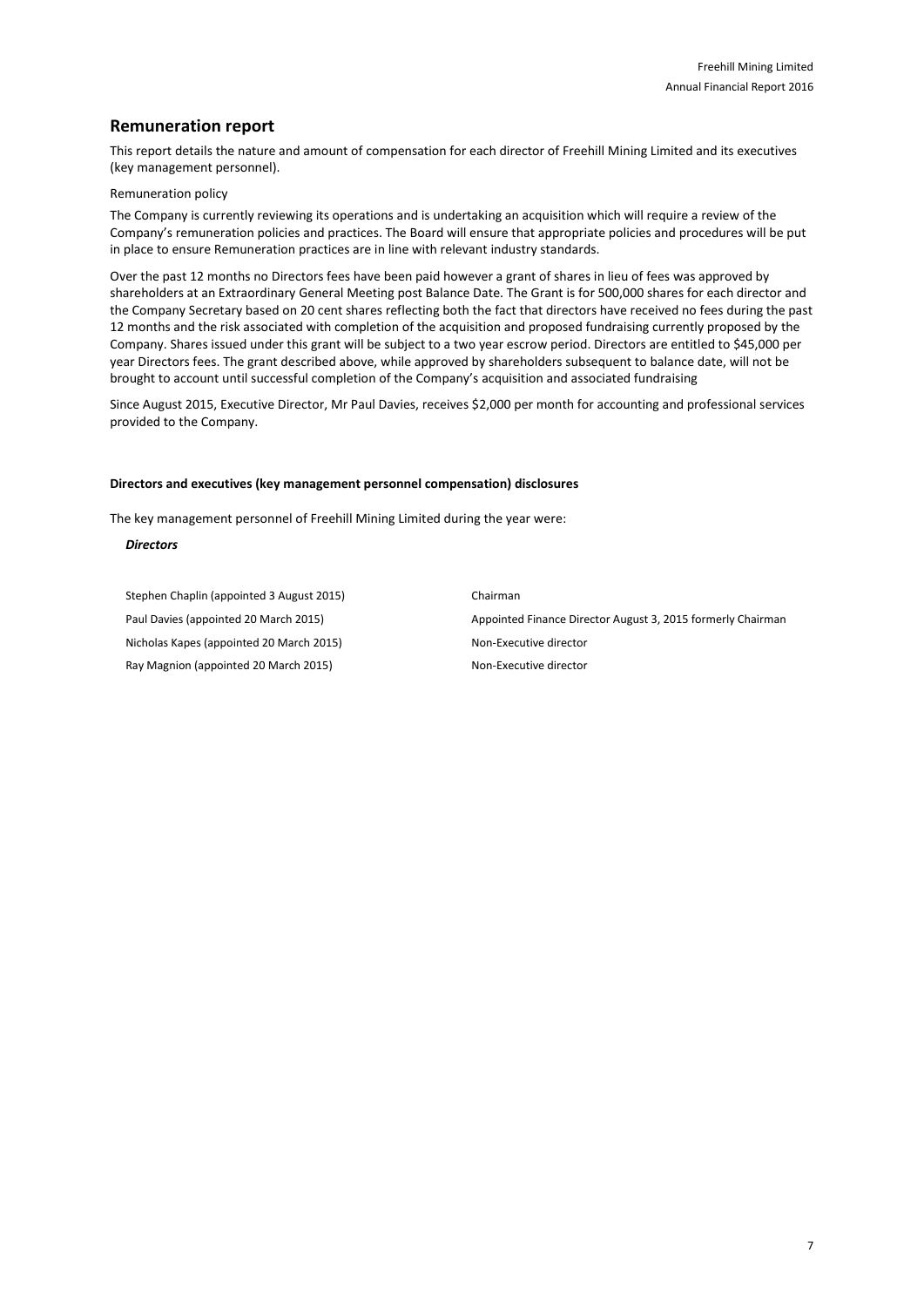|                                                                  | Primary (short-term) employee benefits |                          |                          | Post<br>employment<br>benefits | Other long<br>term<br>benefits      | Share<br>based<br>payments                            |        |
|------------------------------------------------------------------|----------------------------------------|--------------------------|--------------------------|--------------------------------|-------------------------------------|-------------------------------------------------------|--------|
|                                                                  | Salary & fees                          | <b>Bonus</b>             | Other<br>(allowances)    | Superannuation                 | Long<br>service<br>leave<br>accrued | Shares in<br>lieu of<br>salary &<br>fees <sup>1</sup> | Total  |
| 2016                                                             | \$                                     | \$                       | \$                       | \$                             | \$                                  | \$                                                    | \$     |
| <b>Directors</b><br>Stephen Chaplin (appointed August 3<br>2015) |                                        |                          |                          |                                |                                     |                                                       |        |
| Paul Davies (appointed March 20<br>2015)                         | 22,000                                 |                          |                          |                                |                                     | $\overline{\phantom{a}}$                              | 22,000 |
| Nicholas Kapes (appointed 20 March<br>2015)                      |                                        |                          |                          |                                |                                     |                                                       |        |
| Ray Magnion (appointed 20 March<br>2015)                         |                                        |                          |                          |                                |                                     |                                                       |        |
| <b>Total</b>                                                     | 22,000                                 | $\overline{\phantom{a}}$ | $\overline{\phantom{a}}$ | $\overline{\phantom{m}}$       |                                     | ٠                                                     | 22,000 |

|                                             |               | Primary (short-term) employee benefits |                          |                              | Other long<br>term<br>benefits      | Share<br>based<br>payments                            |              |
|---------------------------------------------|---------------|----------------------------------------|--------------------------|------------------------------|-------------------------------------|-------------------------------------------------------|--------------|
|                                             | Salary & fees | <b>Bonus</b>                           | Other<br>(allowances)    | Superannuation               | Long<br>service<br>leave<br>accrued | Shares in<br>lieu of<br>salary &<br>fees <sup>1</sup> | <b>Total</b> |
| 2015                                        | \$            | \$                                     | \$                       | \$                           | \$                                  | \$                                                    | \$           |
| <b>Directors</b>                            |               |                                        |                          |                              |                                     |                                                       |              |
| Shihao Li                                   |               | $\overline{\phantom{a}}$               | $\overline{\phantom{a}}$ |                              |                                     |                                                       |              |
| Kee Guan Saw                                | 11,000        |                                        | $\overline{\phantom{a}}$ | $\qquad \qquad \blacksquare$ |                                     | $\overline{\phantom{a}}$                              | 11,000       |
| Gavin Boyd                                  | 9,000         |                                        |                          |                              |                                     | $\overline{\phantom{a}}$                              | 9,000        |
| Paul Davies (appointed March 20<br>2015)    |               |                                        |                          |                              |                                     |                                                       |              |
| Nicholas Kapes (appointed 20 March<br>2015) |               | ٠                                      | $\overline{\phantom{a}}$ |                              |                                     |                                                       |              |
| Ray Magnion (appointed 20 March<br>2015)    |               |                                        |                          |                              |                                     |                                                       |              |
| Total                                       | 20,000        |                                        |                          |                              |                                     |                                                       | 20,000       |

# **Contracts for service of key management personnel**

The Company has no contracts in place for the services of key management personnel.

# **Options issued to directors and executives**

There were no options granted, exercised or lapsed during the annual reporting period to the directors and executives.

*End of Audited Remuneration Report*

# **Indemnification and insurance of directors and officers**

During the financial year, the Company paid a premium in respect of a contract insuring the directors and executives of the Company and all the executive officers of the Company and any related body corporate against a liability incurred as such a director, secretary or executive officer to the extent permitted by the *Corporations Act 2001*. The contract of insurance prohibits disclosure of the nature of the liability and the amount of the premium.

The Company has not otherwise, during or since the financial year, indemnified or agreed to indemnify an officer or auditor of the Company or any related body corporate against a liability incurred as such an officer or auditor.

# **Environmental regulations**

The Company is not subject to any significant environmental regulations.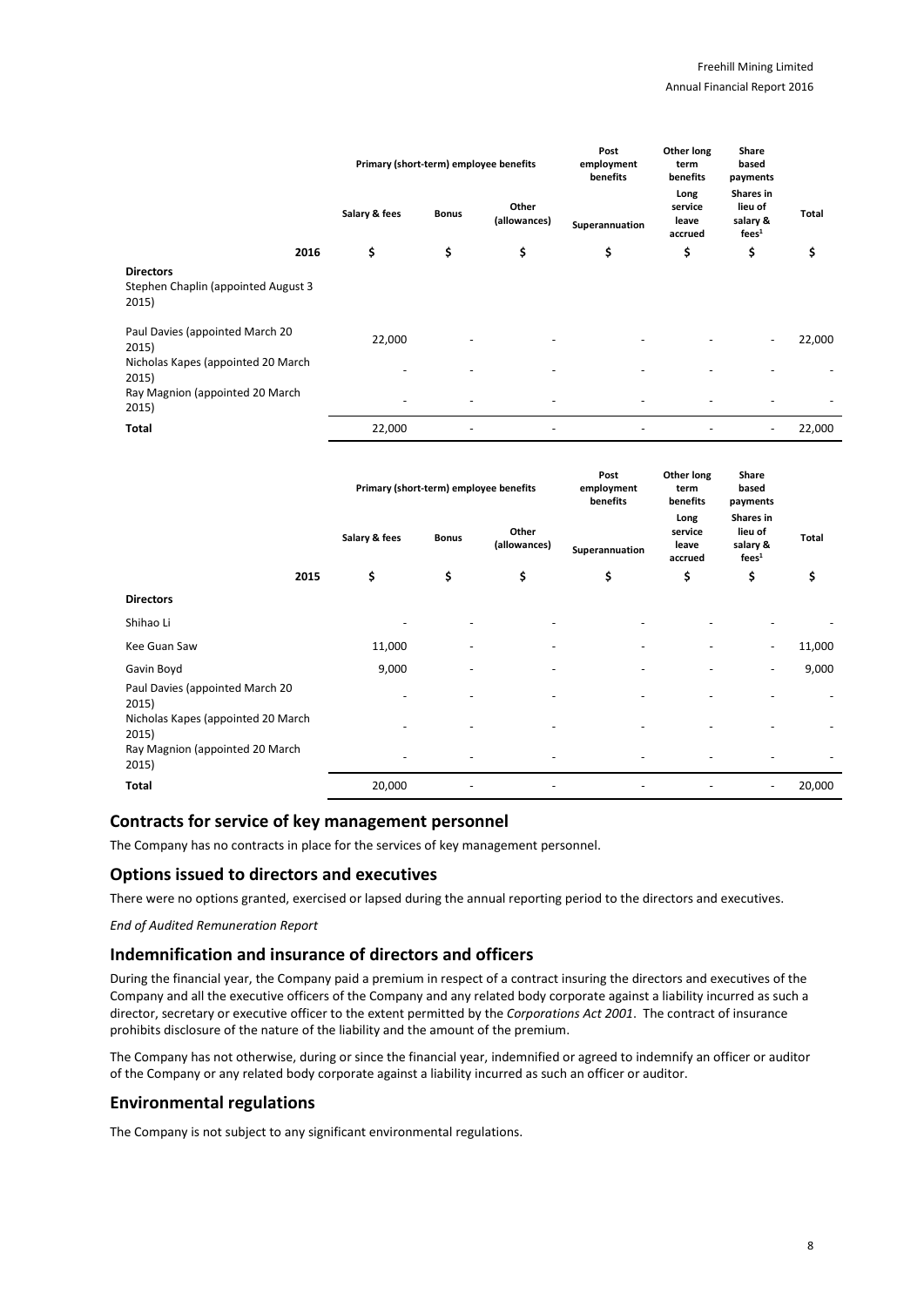# **Proceedings on behalf of the Company**

No person has applied to the Court under section 237 of the *Corporations Act 2001* for leave to bring proceedings on behalf of the Company, or to intervene in any proceedings to which the Company is a party, for the purpose of taking responsibility on behalf of the Company for all or part of those proceedings.

No proceedings have been brought or intervened in on behalf of the Company with leave of the Court under section 237 of the *Corporations Act 2001*.

# **Directors' meetings**

The following table sets out the number of directors' meetings (including meetings of committees of directors) held during the financial year and the number of meetings attended by each director while they were a director or committee member:

|                                                     | FY 2016                           | FY 2016                                        | FY 2015                           | FY 2015                                        |
|-----------------------------------------------------|-----------------------------------|------------------------------------------------|-----------------------------------|------------------------------------------------|
|                                                     | Number of<br>meetings<br>attended | Number of<br>meetings<br>eligible to<br>attend | Number of<br>meetings<br>attended | Number of<br>meetings<br>eligible to<br>attend |
| <b>Number of meetings</b><br>attended:              |                                   |                                                |                                   |                                                |
| Stephen Chaplin<br>(appointed 3 August 2015)        | 6                                 | 7                                              |                                   |                                                |
| Paul Davies (appointed 20<br>March 2015)            | 7                                 | 7                                              | 1                                 | 1                                              |
| Nicholas Kapes (appointed<br>20 March 2015)         | 7                                 | 7                                              | $\mathbf{1}$                      | 1                                              |
| <b>Raymond Mangion</b><br>(appointed 20 March 2015) | 4                                 | 7                                              | 1                                 | 1                                              |

Given the financial circumstances Freehill found itself in during the year, no distinct remuneration committee meetings were held. All matters in relation to remuneration were handled directly by the Board of Directors.

# **Committee membership**

As at the date of this report Freehill Mining Limited does not have a Remuneration Committee as Freehill Mining Limited has no current employees and Directors fees associated with current directors will be put to the next meeting of shareholders for approval. Should the Company take on employees appropriate practice in relation to determination of remuneration will be adopted by the Board.

As at the date of this report, Freehill Mining Limited does not have an Audit Committee. The Board of Directors has assumed the role and responsibilities of the Audit Committee as at 1 July 2008.

# **Non-audit services provided by auditor**

The Company's auditor, RSM Australia Partners, provided non-audit services in relation to general assistance with the earlier prospectus during the year ended 30 June 2016. The directors are satisfied that the provision of non-audit services during the financial year by the auditor is compatible with the general standard of independence for auditors imposed by the Corporations Act 2001.

# **Auditor's independence declaration**

The auditor's independence declaration, as required under Section 307C of the *Corporations Act 2001*, is included on page 10.

Signed in accordance with a resolution of the directors made pursuant to s.298(2) of the *Corporations Act 2001*.

On behalf of the directors

**Paul Davies Director Melbourne, 24 August 2016**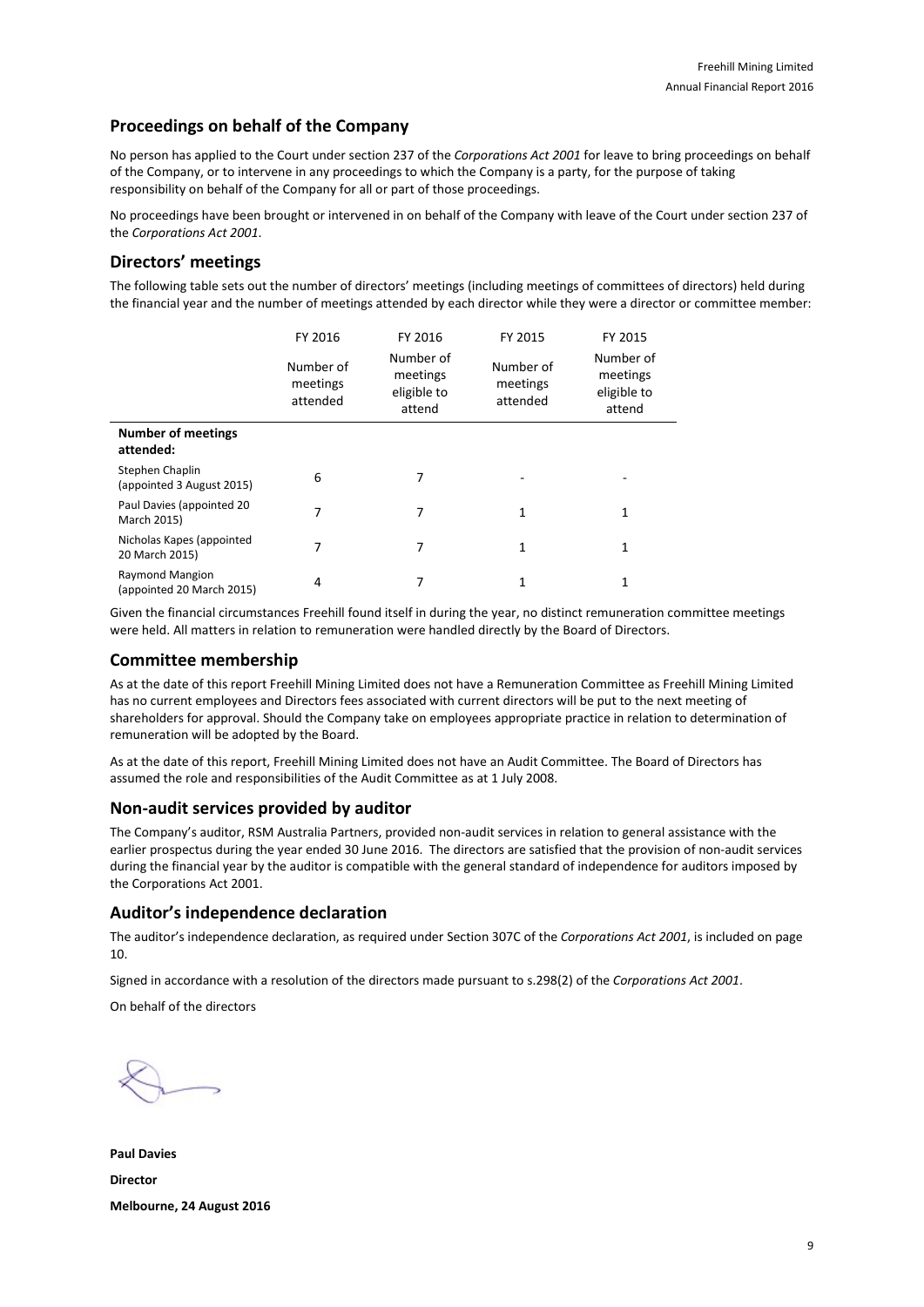

### **RSM Australia Partners**

Level 21, 55 Collins Street Melbourne VIC 3000 PO Box 248 Collins Street West VIC 8007

> T +61 (0) 3 9286 8000 F +61 (0) 3 9286 8199

> > www.rsm.com.au

# **AUDITOR'S INDEPENDENCE DECLARATION**

As lead auditor for the audit of the financial report of Freehilll Mining Limited for the year ended 30 June 2016, I declare that, to the best of my knowledge and belief, there have been no contraventions of:

- (i) the auditor independence requirements of the *Corporations Act 2001* in relation to the audit; and
- (ii) any applicable code of professional conduct in relation to the audit.

# **RSM AUSTRALIA PARTNERS**

**R B MIANO** Partner

Melbourne, VIC Dated: 23 August 2016

# **THE POWER OF BEING UNDERSTOOD** AUDIT | TAX | CONSULTING

10

RSM Australia Pty Ltd is a member of the RSM network and trades as RSM. RSM is the trading name used by the members of the RSM network. Each member of the RSM network is an independent<br>accounting and consulting firm whic RSM Australia Pty Ltd ACN 009 321 377 atf Birdanco Practice Trust ABN 65 319 382 479 trading as RSM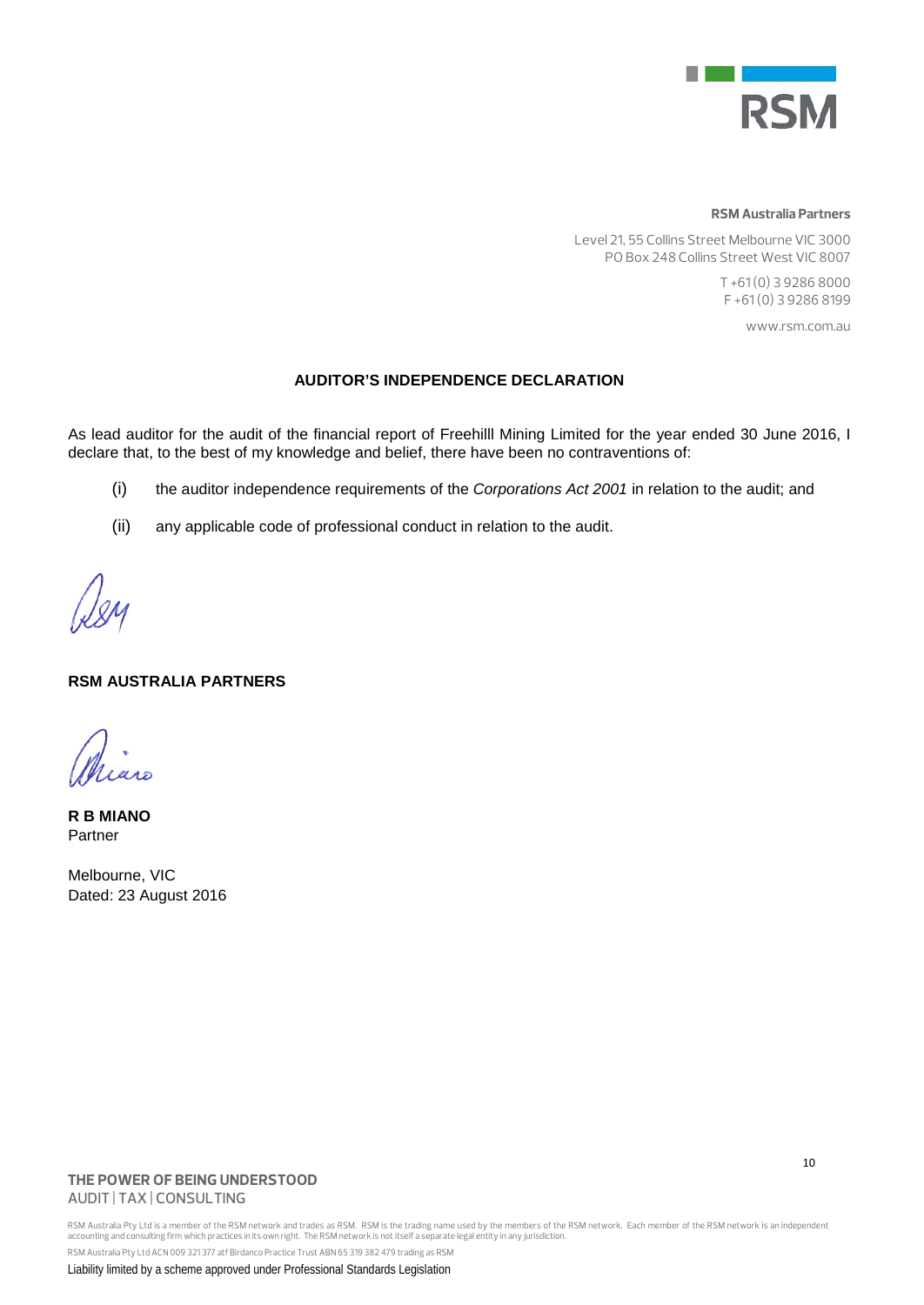

#### **RSM Australia Partners**

Level 21, 55 Collins Street Melbourne VIC 3000 PO Box 248 Collins Street West VIC 8007

> T +61 (0) 3 9286 8000 F +61 (0) 3 9286 8199

> > www.rsm.com.au

# **INDEPENDENT AUDITOR'S REPORT**

# **TO THE MEMBERS OF**

# **FREEHILL MINING LIMITED**

# **Report on the Financial Report**

We have audited the accompanying financial report of Freehill Mining Limited ("the company"), which comprises the statement of financial position as at 30 June 2016, and the statement of comprehensive income, statement of changes in equity and statement of cash flows for the year then ended, notes comprising a summary of significant accounting policies and other explanatory information and the directors' declaration.

### *Directors' Responsibility for the Financial Report*

The directors of the company are responsible for the preparation of the financial report that gives a true and fair view in accordance with Australian Accounting Standards and the *Corporations Act 2001* and for such internal control as the directors determine is necessary to enable the preparation of the financial report that is free from material misstatement, whether due to fraud or error. In Note 1, the directors also state, in accordance with Accounting Standard AASB 101 *Presentation of Financial Statements*, that the financial statements comply with *International Financial Reporting Standards.*

### *Auditor's Responsibility*

Our responsibility is to express an opinion on the financial report based on our audit. We conducted our audit in accordance with Australian Auditing Standards. These Auditing Standards require that we comply with relevant ethical requirements relating to audit engagements and plan and perform the audit to obtain reasonable assurance about whether the financial report is free from material misstatement.

An audit involves performing procedures to obtain audit evidence about the amounts and disclosures in the financial report. The procedures selected depend on the auditor's judgement, including the assessment of the risks of material misstatement of the financial report, whether due to fraud or error. In making those risk assessments, the auditor considers internal control relevant to the entity's preparation and fair presentation of the financial report in order to design audit procedures that are appropriate in the circumstances, but not for the purpose of expressing an opinion on the effectiveness of the entity's internal control. An audit also includes evaluating the appropriateness of accounting policies used and the reasonableness of accounting estimates made by the directors, as well as evaluating the overall presentation of the financial report.

We believe that the audit evidence we have obtained is sufficient and appropriate to provide a basis for our audit opinions. *Independence*

# **THE POWER OF BEING UNDERSTOOD** AUDIT | TAX | CONSULTING

RSM Australia Pty Ltd is a member of the RSM network and trades as RSM. RSM is the trading name used by the members of the RSM network. Each member of the RSM network is an independent accounting and consulting firm which practices in its own right. The RSM network is not itself a separate legal entity in any jurisdiction. RSM Australia Pty Ltd ACN 009 321 377 atf Birdanco Practice Trust ABN 65 319 382 479 trading as RSM

Liability limited by a scheme approved under Professional Standards Legislation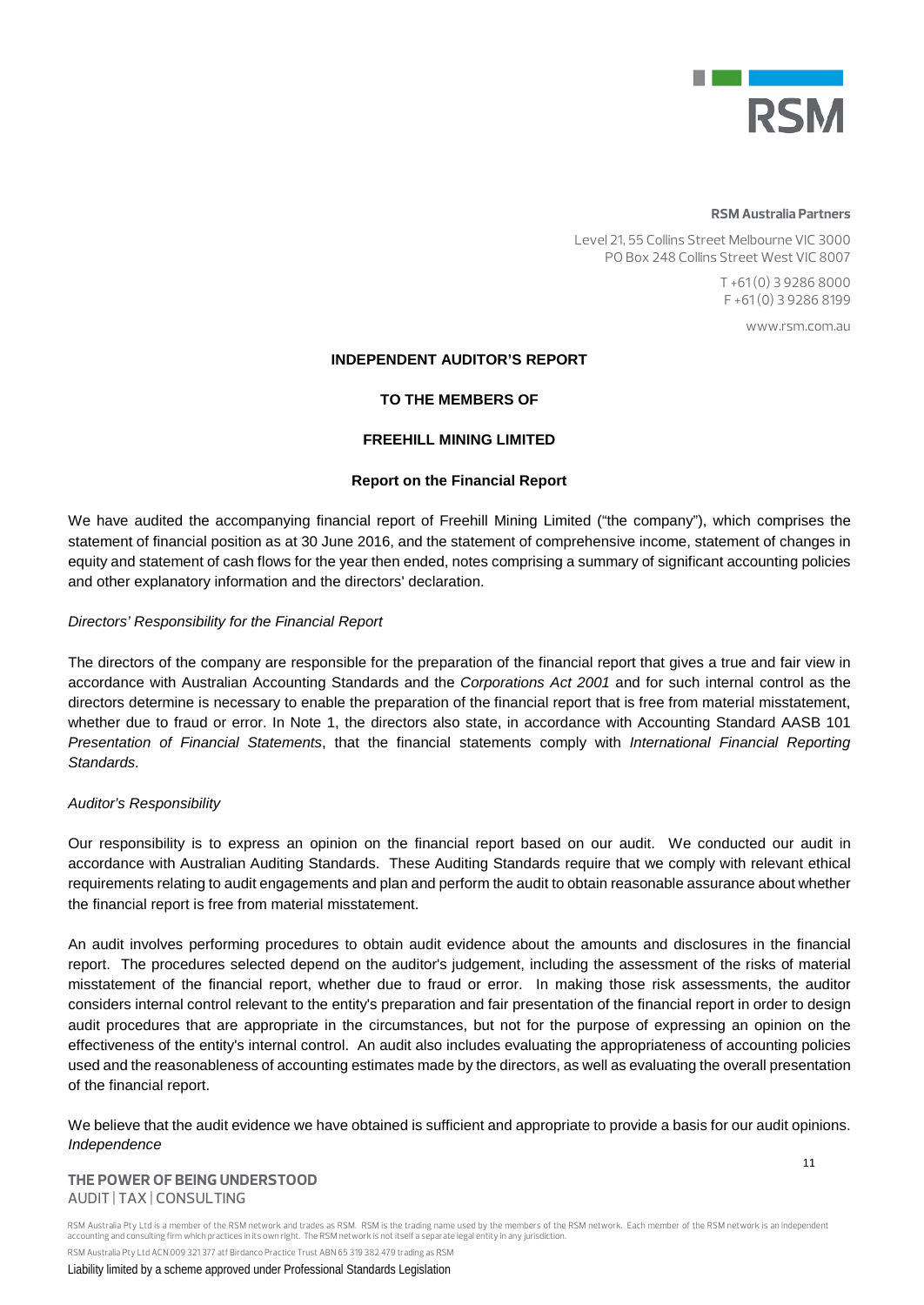

In conducting our audit, we have complied with the independence requirements of the *Corporations Act 2001*. We confirm that the independence declaration required by the *Corporations Act 2001*, which has been given to the directors of Freehill Mining Limited, would be in the same terms if given to the directors as at the time of this auditor's report*.*

# *Opinion*

In our opinion:

- (a) the financial report of Freehill Mining Limited (Formerly Iatia Limited) is in accordance with the *Corporations Act 2001*, including:
	- (i) giving a true and fair view of the company's financial position as at 30 June 2016 and of its performance for the year ended on that date; and
	- (ii) complying with Australian Accounting Standards and the *Corporations Regulations 2001*; and
- (b) the financial report also complies with *International Financial Reporting Standards* as disclosed in Note 1*.*

# **Emphasis of Matter**

Without qualifying our opinion, we draw attention to Note 1(p) in the financial report which refers to the significant net liability position of \$403,729 as at 30 June 2016, and operating losses of \$507,888 and net cash outflows from operating activities of \$341,822 for the year then ended, as well as the reliance of the company on its ability to obtain equity funds to enable it to meet its debts as and when they fall due. These conditions, along with other matters set forth in Note 1(p), indicate the existence of a material uncertainty which may cast significant doubt about the company's ability to continue as a going concern and, therefore, the company may be unable to realise its assets and discharge its liabilities in the normal course of business.

# **Report on the Remuneration Report**

We have audited the Remuneration Report in the directors' report for the year ended 30 June 2016. The directors of the company are responsible for the preparation and presentation of the Remuneration Report in accordance with section 300A of the *Corporations Act 2001.* Our responsibility is to express an opinion on the Remuneration Report, based on our audit conducted in accordance with Australian Auditing Standards.

*Opinion*

In our opinion the Remuneration Report of Freehill Mining Limited for the year ended 30 June 2016 complies with section 300A of the *Corporations Act 2001*.

# **RSM AUSTRALIA PARTNERS**

**R B MIANO** Partner

Melbourne, VIC Dated: 23 August 2016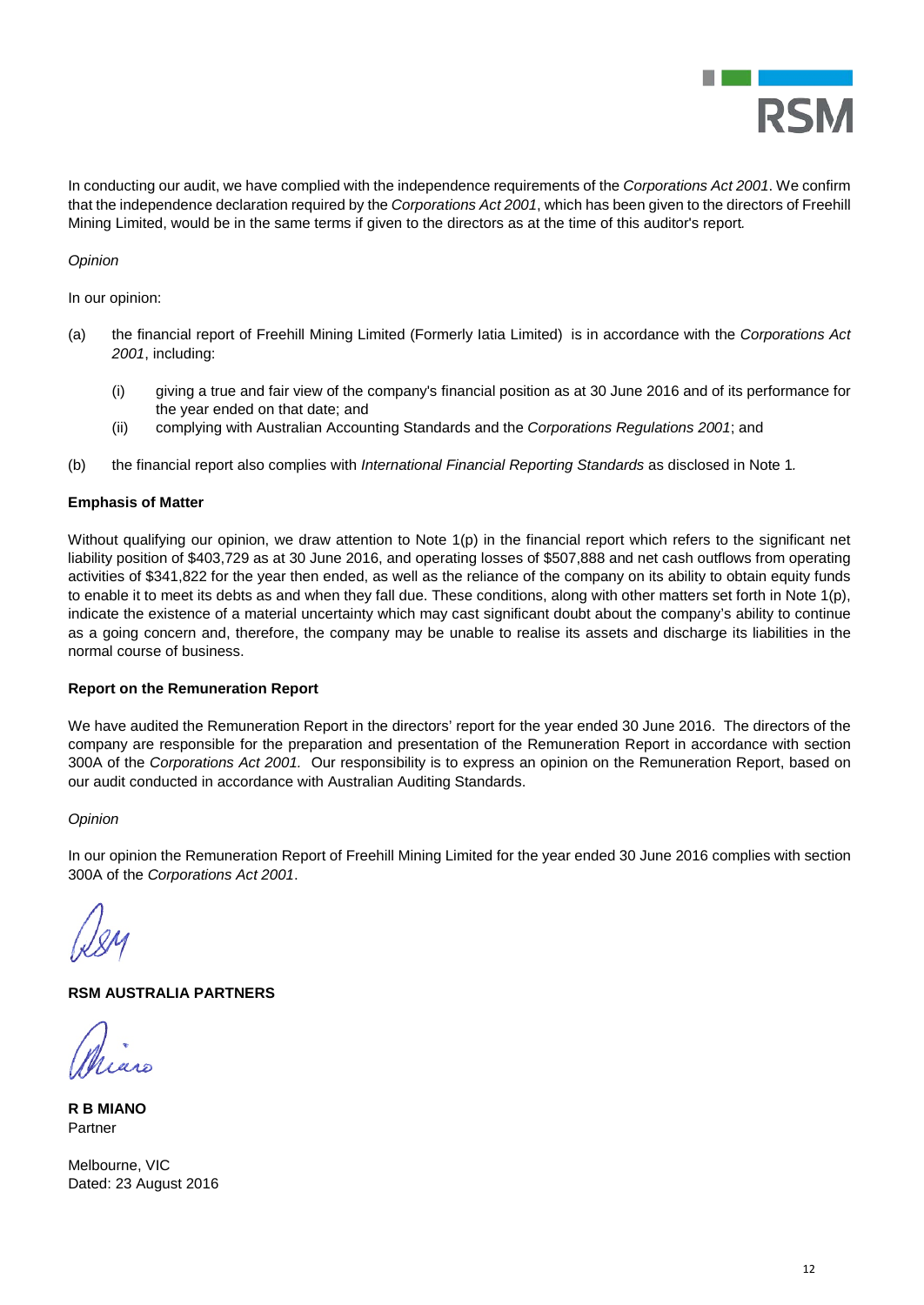# **Directors' declaration**

The directors of Freehill Mining Limited declare that:

- 1. The financial statements, comprising the statement of comprehensive income, statement of financial position, statement of cash flows, statement of changes in equity, accompanying notes, are in accordance with the *Corporations Act 2001* and:
	- a. comply with Accounting Standards and the Corporations Regulations 2001; and
	- b. give a true and fair view of the company's financial position as at 30 June 2016 and of its performance for the year ended on that date.
- 2. The company has included in the notes to the financial statements an explicit and unreserved statement of compliance with International Financial Reporting Standards.
- 3. In the directors' opinion, there are reasonable grounds to believe that the company will be able to pay its debts as and when they become due and payable.
- 4. The remuneration disclosures included in the directors' report (as part of audited Remuneration Report), for the year ended 30 June 2016, comply with section 300A of the Corporations Act 2001.
- 5. The directors have been given the declarations by the chief executive officer and chief financial officer required by section 295A.

This declaration is made in accordance with a resolution of the Board of Directors and is signed for and on behalf of the directors by:

**Paul Davies Director Melbourne, 24 August 2016**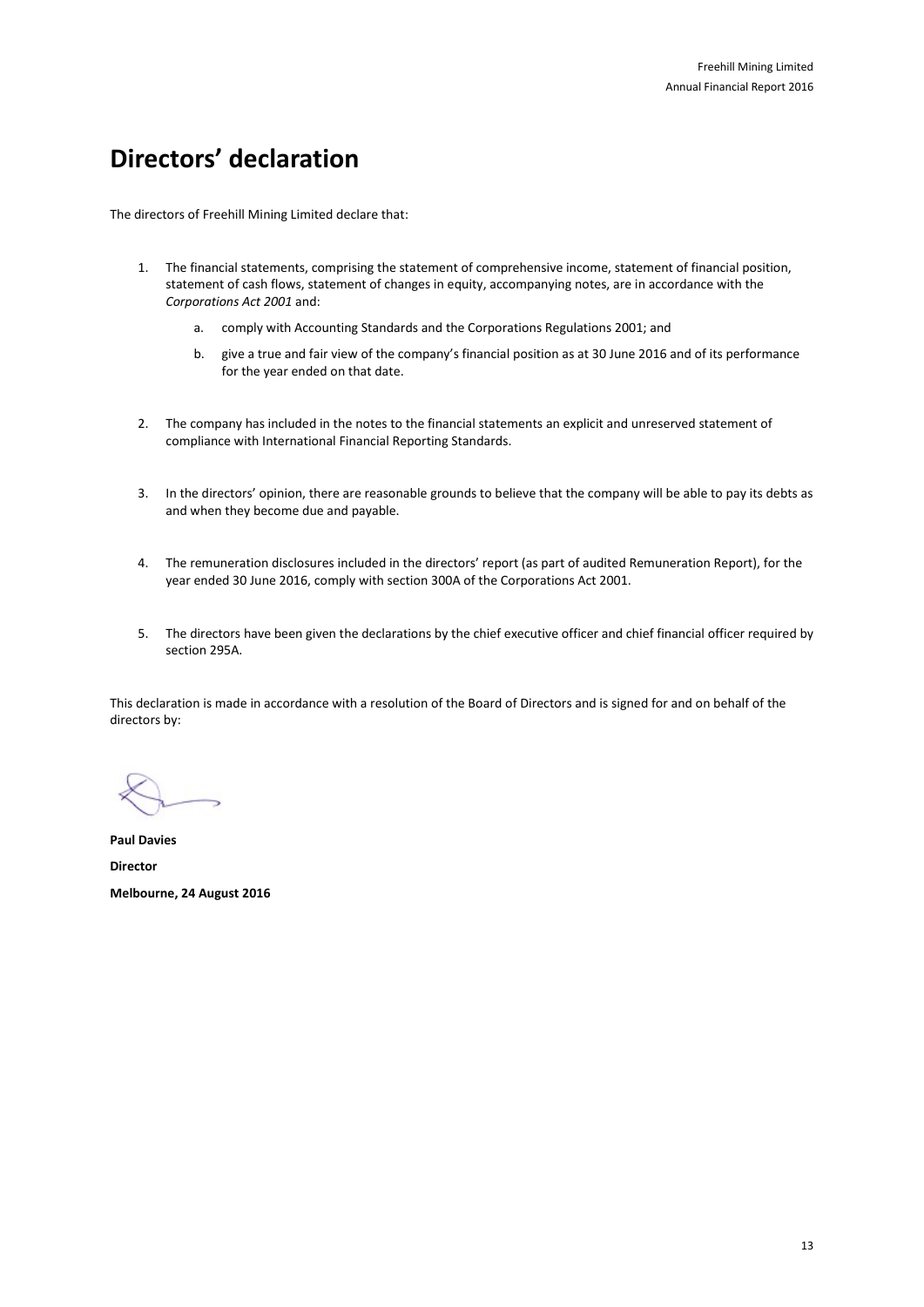# **Statement of comprehensive income**

# **for the financial year ended 30 June 2016**

|                                                                    | <b>Note</b>    | <b>Jun-16</b> | <b>Jun-15</b> |
|--------------------------------------------------------------------|----------------|---------------|---------------|
|                                                                    |                |               |               |
| Revenue from continuing operations                                 | $\overline{c}$ | 22            | 983           |
| Loan Forgiveness                                                   |                |               | 1,012,567     |
|                                                                    |                |               |               |
| <b>Capital Raising Expenses</b>                                    |                | (24, 350)     | (10, 591)     |
| Employee benefits expense                                          |                |               | (20,000)      |
| <b>Compliance and Filing Fees</b>                                  |                | (13, 813)     |               |
| Geologist's Reports                                                |                | (78, 601)     |               |
| Interest Expense                                                   |                | (55, 884)     | (3, 408)      |
| Insurance expenses                                                 |                | (9, 184)      | (18, 204)     |
| Printing & Stationary                                              |                | (6, 140)      |               |
| Professional fees                                                  |                | (218, 714)    | (95, 406)     |
| Share registry expenses                                            |                | (46, 406)     | (46, 428)     |
| <b>Technical Consultant</b>                                        |                | (15,000)      |               |
| Travel & Accommodation                                             |                | (32,681)      |               |
| <b>Web Services</b>                                                |                | (2,500)       |               |
| Other expenses                                                     |                | (4,637)       |               |
|                                                                    |                |               |               |
| Profit/(Loss) from continuing operations before income tax benefit |                | (507, 888)    | 819,513       |
| Income tax benefit                                                 | 3              |               |               |
| Profit/(Loss) from continuing operations                           |                | (507, 888)    | 819.513       |
| Total comprehensive income for the half-year                       |                | (507, 888)    | 819,513       |
|                                                                    |                |               |               |
| Basic earnings per share (cents per share)                         | 10             | $(8.27)^*$    | 0.07          |
| Diluted earnings per share (cents per share)                       | 10             | $(8.27)^*$    | 0.07          |
|                                                                    |                |               |               |

\*Calculated after 222 for 1 consolidation and approved issue of shares

The above Statement of comprehensive income is to be read in conjunction with the accompanying notes.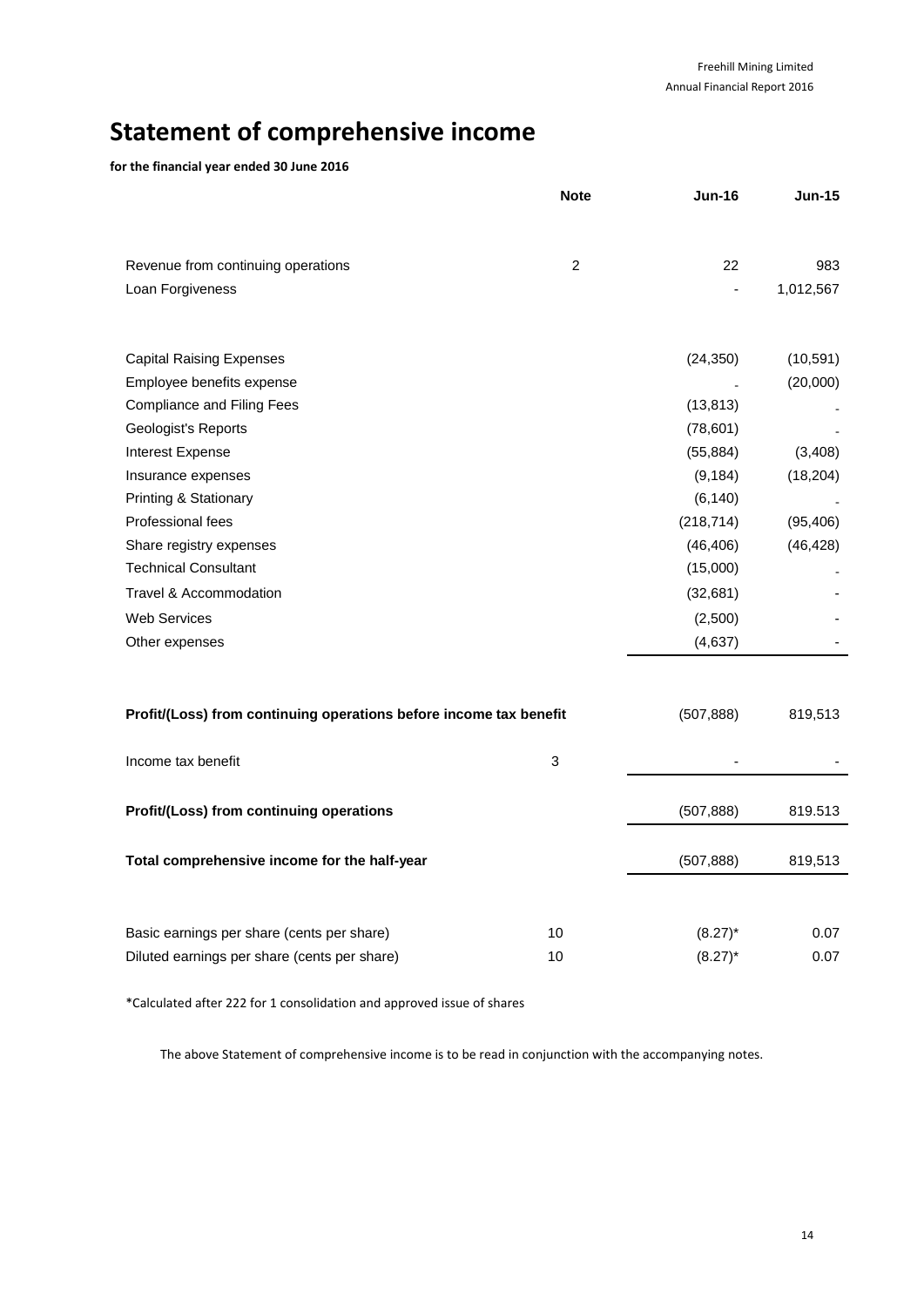# **Statement of financial position**

**as at 30 June 2016**

|                                      | <b>Note</b>    | <b>Jun-16</b>  | <b>Jun-15</b> |
|--------------------------------------|----------------|----------------|---------------|
|                                      |                | \$             | \$            |
| <b>Current assets</b>                |                |                |               |
| Cash and cash equivalents            | 9(b)           | 38,829         | 25,651        |
| Trade and other receivables          | 4              | 16,720         | 4,846         |
| Other current assets                 |                |                |               |
|                                      |                | 55,548         | 30,497        |
| <b>Total current assets</b>          |                | 55,548         | 30,497        |
| <b>Non-Current Assets</b>            |                |                |               |
| Loan receivable                      | 5              | 310,000        |               |
| <b>Total non-current assets</b>      |                | 310,000        |               |
| <b>Total assets</b>                  |                | 365,548        | 30,497        |
| <b>Current liabilities</b>           |                |                |               |
| Trade and other payables             | 6              | 177,221        | 56,119        |
| <b>Total current liabilities</b>     |                | 177,221        | 56,119        |
| <b>Non Current Liabilities</b>       |                |                |               |
| <b>Financial Liabilities</b>         | $\overline{7}$ | 592,056        | 47,505        |
| <b>Total non-current liabilities</b> |                | 592,056        | 47,505        |
| <b>Total liabilities</b>             |                | 769,277        | 103,624       |
| <b>Net assets</b>                    |                | (403, 729)     | (73, 127)     |
| <b>Equity</b>                        |                |                |               |
| Contributed equity                   | 8              | 16,821,001     | 16,821,001    |
| Reserves                             |                | 320,681        | 143,394       |
| <b>Accumulated losses</b>            |                | (17, 545, 411) | (17,037,522)  |
| <b>Total equity</b>                  |                | (403, 729)     | (73, 127)     |

The above Statement of financial position is to be read in conjunction with the accompanying notes.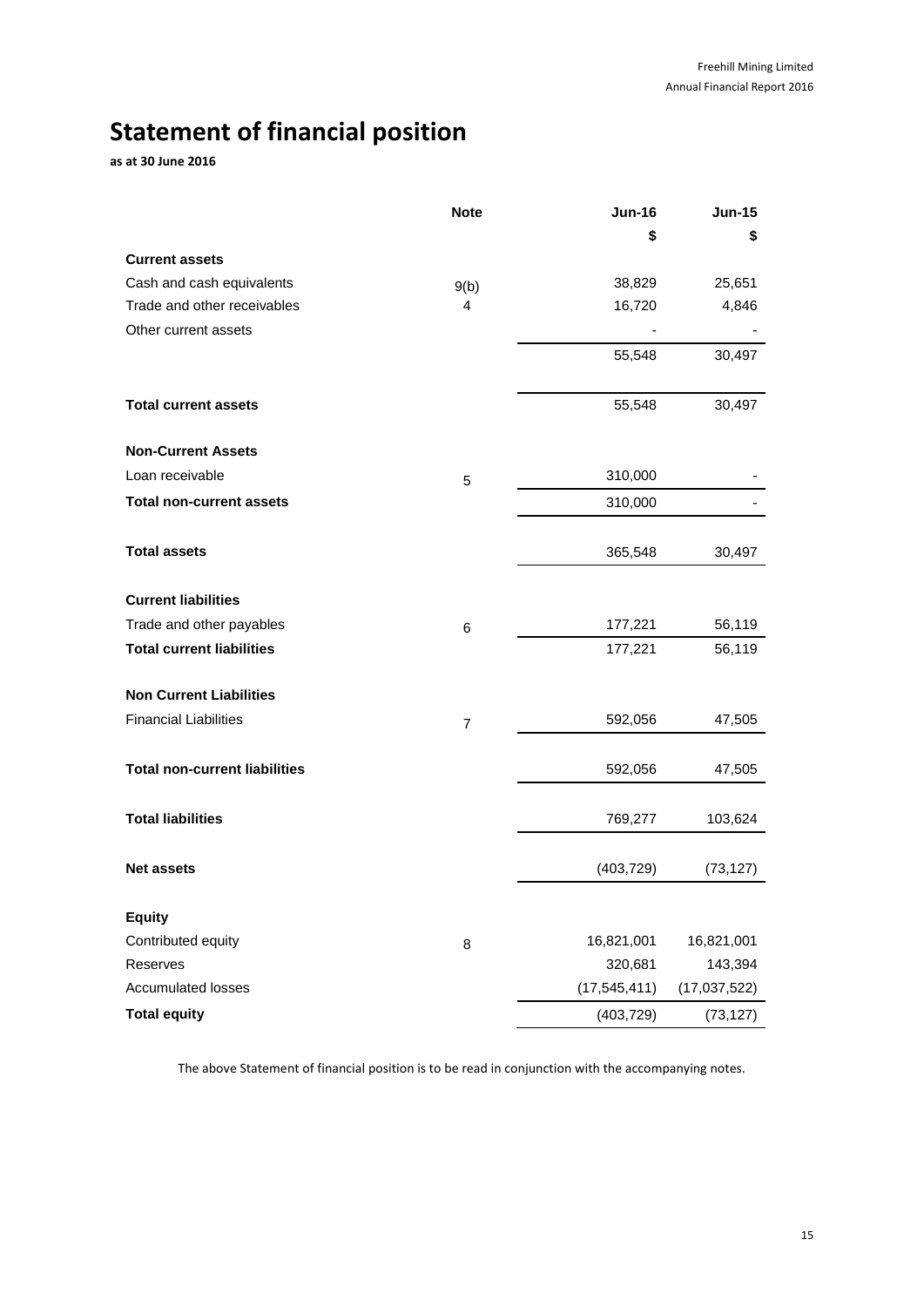# **Statement of changes in equity**

for the financial year ended 30 June 2016

|                                                                         | Contributed<br>equity | Convertible<br><b>Notes Reserve</b> | <b>Accumulated</b><br>losses | Total      |
|-------------------------------------------------------------------------|-----------------------|-------------------------------------|------------------------------|------------|
|                                                                         | \$                    | \$                                  | \$                           | \$         |
| Balance at 30 June 2014                                                 | 16,791,001            | 99,474                              | (17, 857, 035)               | (966, 560) |
| Transactions with equity holders in<br>their capacity as equity holders |                       |                                     |                              |            |
| Issue of share capital                                                  | 30,000                |                                     |                              | 30,000     |
| Issue of convertible notes                                              |                       | 43,920                              |                              | 43,920     |
| Share based payments                                                    |                       |                                     |                              |            |
|                                                                         | 16,821,001            | 143,394                             | (17, 857, 035)               | (892, 640) |
| Total comprehensive income for the year                                 |                       |                                     |                              |            |
| Comprehensive income for the year                                       |                       |                                     | 819,513                      | 819,513    |
| Balance at 30 June 2015                                                 | 16,821,001            | 143,394                             | (17,037,522)                 | (73, 127)  |
| Transactions with equity holders in<br>their capacity as equity holders |                       |                                     |                              |            |
| Issue of share capital                                                  |                       |                                     |                              |            |
| Issue of convertible notes                                              |                       | 177,287                             |                              | 177,287    |
| Share based payments                                                    |                       |                                     |                              |            |
|                                                                         | 16,821,001            | 320,681                             | (17,037,522)                 | 104,160    |
| Total comprehensive income for the<br>year                              |                       |                                     |                              |            |
| Comprehensive income for the year                                       |                       |                                     | (507, 888)                   | (507, 888) |
| Balance at 30 June 2016                                                 | 16,821,001            | 320,681                             | (17, 545, 410)               | (403, 729) |

The above Statement of changes in equity is to be read in conjunction with the accompanying notes.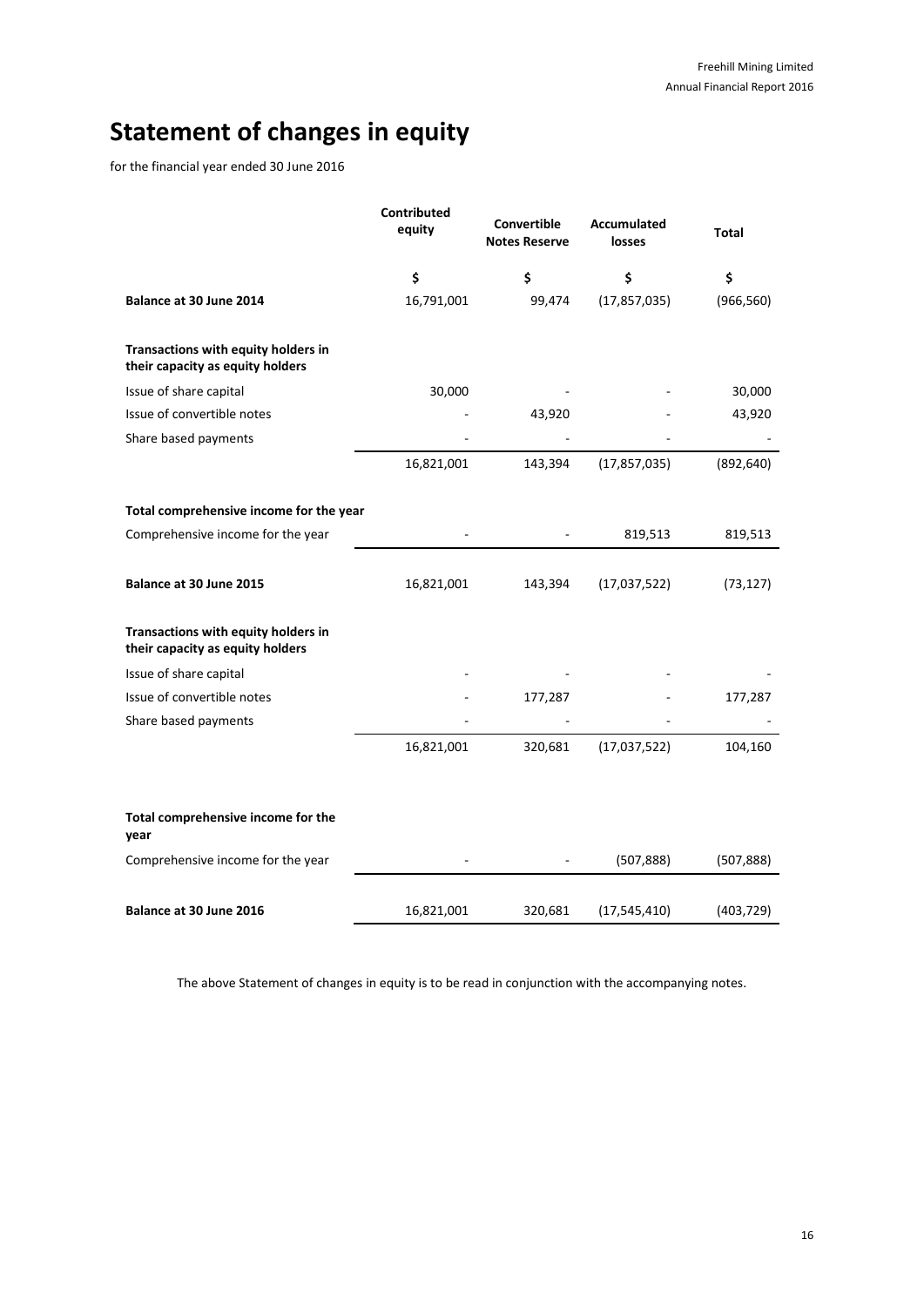# **Statement of cash flows**

for the financial year ended 30 June 2016

|                                                              | <b>Note</b> | 2016       | 2015       |
|--------------------------------------------------------------|-------------|------------|------------|
| <b>Cash Flows from Operating Activities</b>                  |             |            |            |
| Payments to suppliers                                        |             | (285,960)  | (156, 589) |
| Interest received                                            |             | 22         | 983        |
| Borrowing costs                                              |             | (55,884)   | (1,983)    |
| Net cash flows (used in)/provided by<br>operating activities | 9(a)        | (341, 822) | (157, 589) |
| Cash flows from investing activities                         |             |            |            |
| Loan to Freehill Investments Pty Ltd                         |             | (310,000)  |            |
| Net cash flows (used in)/provided by<br>investing activities |             | (310,000)  |            |
| Cash flows from financing activities                         |             |            |            |
| Proceeds from borrowings                                     |             | 665,000    | 110,000    |
| Proceeds from capital raising                                |             |            | 30,000     |
| Net cash flows (used in)/provided by<br>financing activities |             | 665,000    | 140,000    |
| Net increase/(decrease) in cash held                         |             | 13,178     | (17, 589)  |
| Add opening cash brought forward                             |             | 25,651     | 43,240     |
| Closing cash carried forward                                 | 9(b)        | 38,829     | 25,651     |

The above Statement of cash flows is to be read in conjunction with the accompanying notes.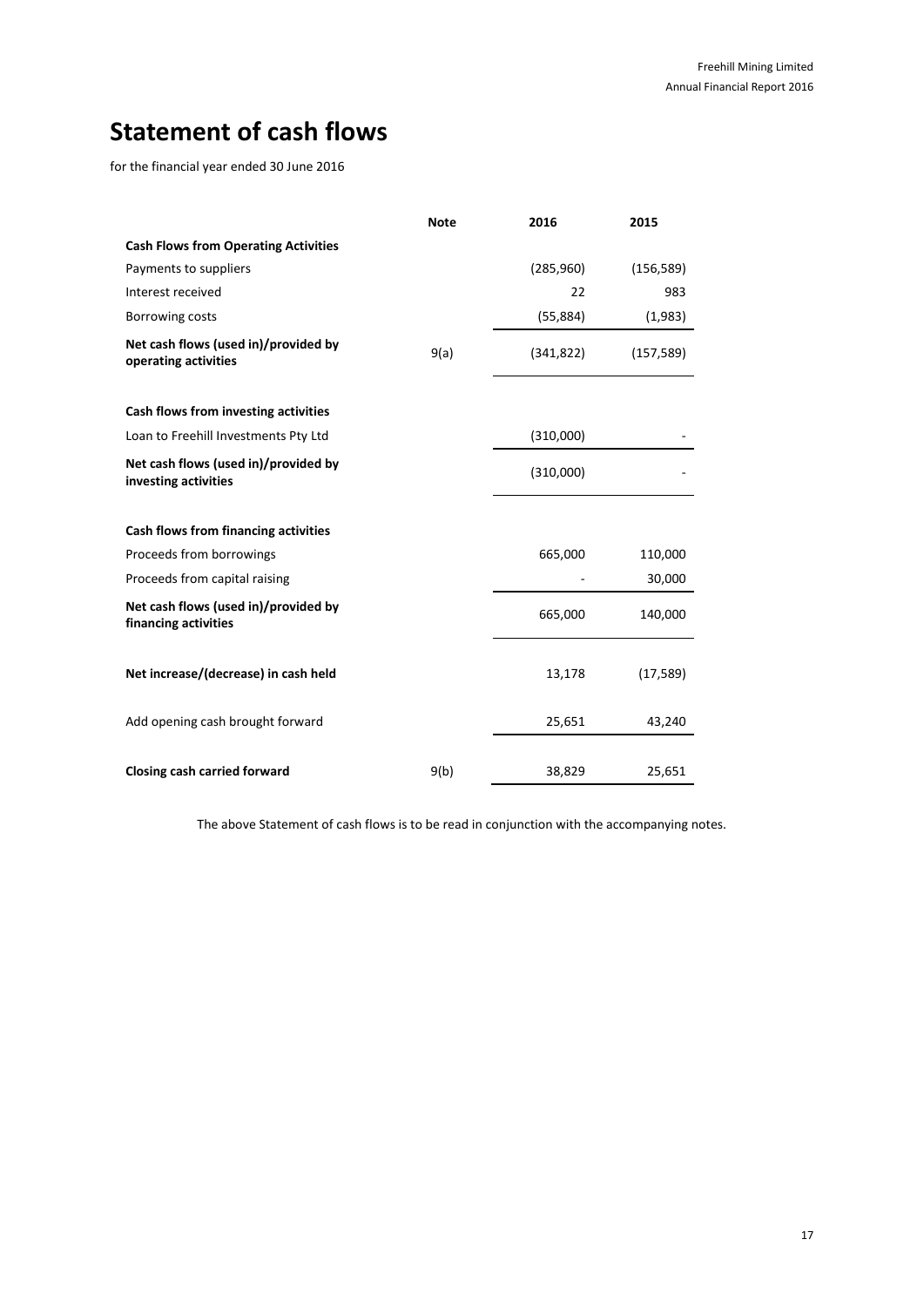# **Notes to the financial statements**

For the financial year ended 30 June 2015

# **1. Summary of significant accounting policies**

### **Statement of compliance**

Freehill Mining Limited ("the Company") is a company limited by shares incorporated in Australia whose shares were delisted from trading on the Australian Stock Exchange.

The address of the registered office and principal place of business is Level 1, 141 Capel Street, North Melbourne, VIC 3051.

The financial report is a general purpose financial report which has been prepared in accordance with Australian Accounting Standards, other authoritative pronouncements of the Australian Accounting Standards Board and the *Corporations Act 2001*.

The financial report also complies with International Financial Reporting Standards ("IFRS") as issued by the International Accounting Standards Board ("IASB").

### **Basis of preparation**

The financial report has been prepared on the basis of historical cost. Cost is based on the fair values of the consideration given in exchange for assets. All amounts are presented in Australian dollars, unless otherwise noted.

The following significant accounting policies have been adopted in the preparation and presentation of the financial report:

### **(a) Borrowing costs**

Borrowing costs incurred for the construction of any qualifying assets are capitalised during the period of time that is required to complete and prepare the asset for its intended use or sale. All other borrowing costs are recognised in profit or loss in the period in which they are incurred.

### **(b) Cash and cash equivalents**

Cash comprises cash on hand and demand deposits. Cash equivalents are short-term, highly liquid investments that are readily convertible to known amounts of cash and which are subject to an insignificant risk of changes in value.

Bank overdrafts are shown within borrowings in current liabilities in the balance sheet.

### **(c) Contributed equity**

Ordinary shares are classified as equity. Costs directly attributable to the issue of new shares or options are shown as a deduction from the equity proceeds, net of any income tax benefit.

### **(d) Earnings per share**

#### *Basic earnings per share*

Basic earnings per share is calculated by dividing the profit attributable to members of Iatia Limited, adjusted for the aftertax effect of preference dividends on preference shares classified as equity, by the weighted average number of ordinary shares outstanding during the financial year, adjusted for bonus elements in ordinary shares during the year. The weighted average number of issued shares outstanding during the financial year does not include shares issued as part of the Employee Share Loan Plan that are treated as in-substance options.

### *Diluted earnings per share*

Earnings used to calculate diluted earnings per share are calculated by adjusting the basic earnings by the after-tax effect of dividends and interest associated with dilutive potential ordinary shares. The weighted average number of shares used is adjusted for the weighted average number of ordinary shares that would be issued on the conversion of all the dilutive potential ordinary shares into ordinary shares.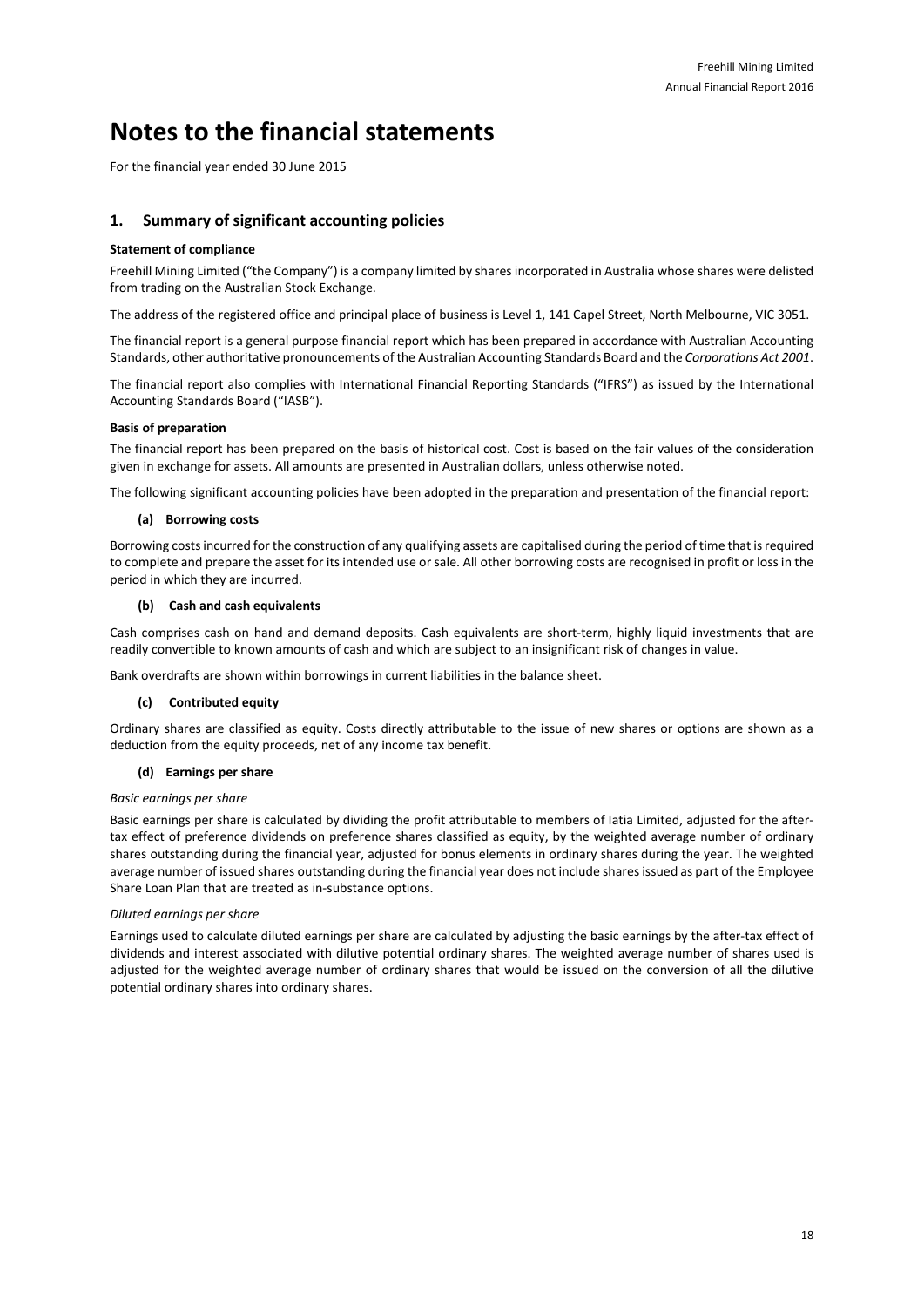### **(e) Financial instruments issued by the company**

### *Debt and equity instruments*

Debt and equity instruments are classified as either liabilities or as equity in accordance with the substance of the contractual arrangement.

#### *Compound instruments*

The component parts of compound instruments are classified separately as liabilities and equity in accordance with the substance of the contractual arrangement. At the date of issue, the fair value of the liability component is estimated using the prevailing market interest rate for a similar non-convertible debt. The equity component initially brought to account is determined by deducting the amount of the liability component from the amount of the compound instrument as a whole.

### *Transaction costs on the issue of equity instruments*

Transaction costs arising on the issue of equity instruments are recognised directly in equity as a reduction of the proceeds of the equity instruments to which the costs relate. Transaction costs are the costs that are incurred directly in connection with the issue of those equity instruments and which would not have been incurred had those instruments not been issued.

### *Interest and dividends*

Interest and dividends are classified as expenses or as distributions of profit consistent with the statement of financial position classification of the related debt or equity instruments or component parts of compound instruments.

### **(f) Goods and services tax (GST)**

Revenues, expenses and assets are recognised net of the amount of GST except:

- where the GST incurred on a purchase of goods and services is not recoverable from the taxation authority, in which case the GST is recognised as part of the cost of acquisition of the asset or as part of the expense item as applicable; and
- receivables and payables are stated with the amount of GST included.

The net amount of GST recoverable from, or payable to, the taxation authority is included as part of receivables or payables in the balance sheet.

Cash flows are included in the cash flow statement on a gross basis and the GST component of cash flows arising from investing and financing activities, which is recoverable from, or payable to, the taxation authority are classified as operating cash flows.

Commitments and contingencies are disclosed net of the amount of GST recoverable from, or payable to, the taxation authority.

### **(g) Impairment of assets**

At each reporting date, the company reviews the carrying amounts of its tangible and intangible assets to determine whether there is any indication that those assets have suffered an impairment loss. If any such indication exists, the recoverable amount of the asset is estimated in order to determine the extent of the impairment loss (if any). Where the asset does not generate cash flows that are independent from other assets, the company estimates the recoverable amount of the cashgenerating unit to which the asset belongs.

Goodwill, intangible assets with indefinite useful lives and intangible assets not yet available for use are tested for impairment annually and whenever there is an indication that the asset may be impaired. An impairment of goodwill is not subsequently reversed.

Recoverable amount is the higher of fair value less costs to sell and value in use. In assessing value in use, the estimated future cash flows are discounted to their present value using a pre-tax discount rate that reflects current market assessments of the time value of money and the risks specific to the asset for which the estimates of future cash flows have not been adjusted.

If the recoverable amount of an asset (or cash-generating unit) is estimated to be less than its carrying amount, the carrying amount of the asset (cash-generating unit) is reduced to its recoverable amount. An impairment loss is recognised in profit or loss immediately.

Where an impairment loss subsequently reverses, the carrying amount of the asset (cash-generating unit) is increased to the revised estimate of its recoverable amount, but only to the extent that the increased carrying amount does not exceed the carrying amount that would have been determined had no impairment loss been recognised for the asset (cash-generating unit) in prior years. A reversal of an impairment loss is recognised in profit or loss immediately.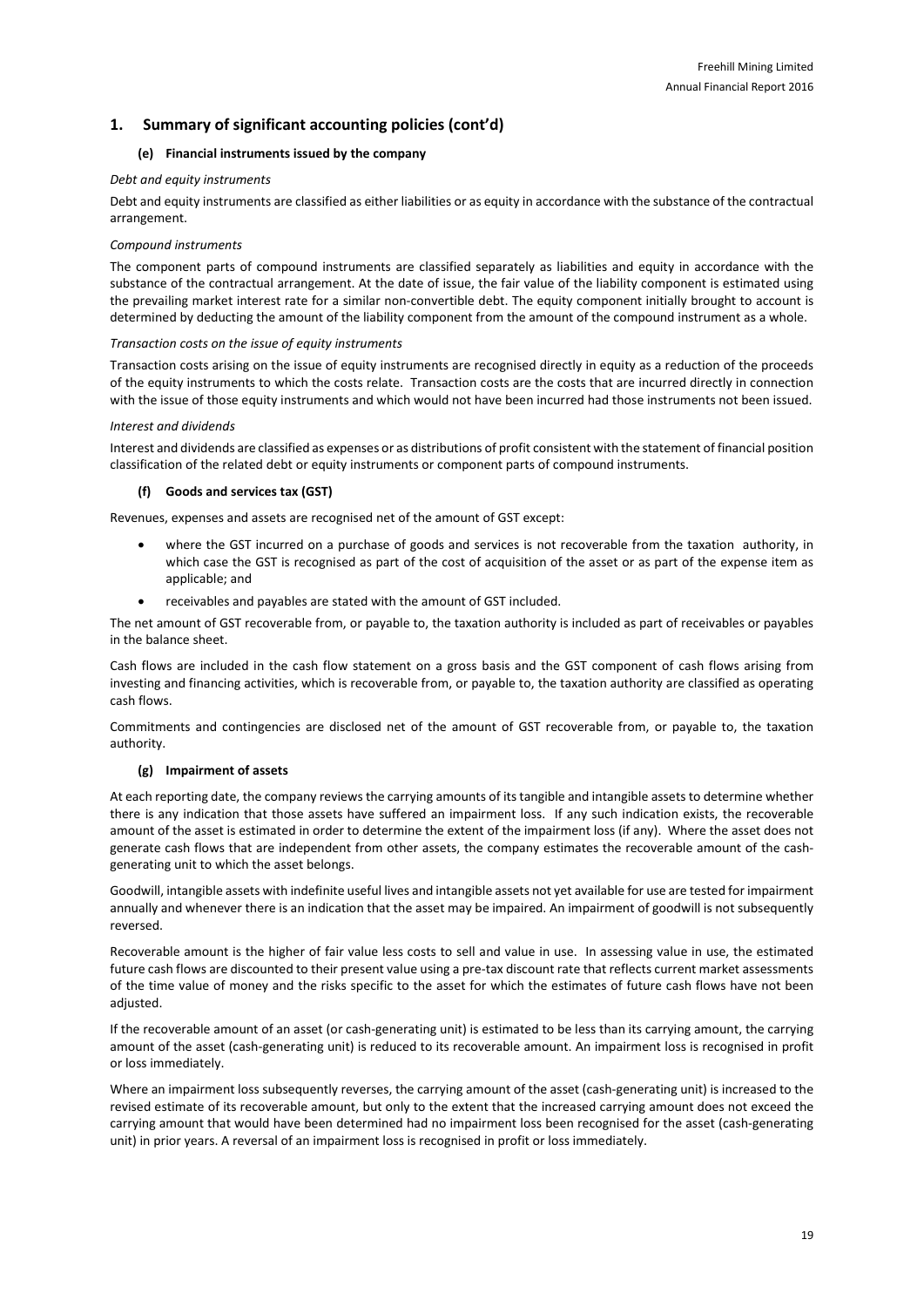### **(h) Income tax**

### *Current tax*

Current tax is calculated by reference to the amount of income taxes payable or recoverable in respect of the taxable profit or tax loss for the period. It is calculated using tax rates and tax laws that have been enacted or substantively enacted by reporting date. Current tax for current and prior periods is recognised as a liability (or asset) to the extent that it is unpaid (or refundable).

# *Deferred tax*

Deferred tax is accounted for using the comprehensive balance sheet liability method in respect of temporary differences arising from differences between the carrying amount of assets and liabilities in the financial statements and the corresponding tax base of those items.

In principle, deferred tax liabilities are recognised for all taxable temporary differences. Deferred tax assets are recognised to the extent that it is probable that sufficient taxable amounts will be available against which deductible temporary differences or unused tax losses and tax offsets can be utilised. However, deferred tax assets and liabilities are not recognised if the temporary differences giving rise to them arise from the initial recognition of assets and liabilities (other than as a result of a business combination) which affects neither taxable income nor accounting profit. Furthermore, a deferred tax liability is not recognised in relation to taxable temporary differences arising from goodwill.

Deferred tax liabilities are recognised for taxable temporary differences arising on investments in subsidiaries, branches, associates and joint ventures except where the company is able to control the reversal of the temporary differences and it is probable that the temporary differences will not reverse in the foreseeable future.

Deferred tax assets arising from deductible temporary differences associated with these investments and interests are only recognised to the extent that it is probable that there will be sufficient taxable profits against which to utilise the benefits of the temporary differences and they are expected to reverse in the foreseeable future.

Deferred tax assets and liabilities are measured at the tax rates that are expected to apply to the period(s) when the asset and liability giving rise to them are realised or settled, based on tax rates (and tax laws) that have been enacted or substantively enacted by reporting date. The measurement of deferred tax liabilities and assets reflects the tax consequences that would follow from the manner in which the company expects, at the reporting date, to recover or settle the carrying amount of its assets and liabilities.

Deferred tax assets and liabilities are offset when they relate to income taxes levied by the same taxation authority and the company intends to settle its current tax assets and liabilities on a net basis.

### *Current and deferred tax for the period*

Current and deferred tax is recognised as an expense or income in the profit or loss, except when it relates to items credited or debited directly to equity, in which case the deferred tax is also recognised directly in equity, or where it arises from the initial accounting for a business combination, in which case it is taken into account in the determination of goodwill or excess.

### *Tax consolidation*

After the sale of subsidiary companies, Iatia Limited is not the head entity of a tax-consolidated group from 01 July 2012.

# **(i) Interest bearing liabilities**

All loans and borrowings are initially recognised at fair value, net of transaction costs incurred. Borrowings are subsequently measured at amortised cost. Any difference between the redemption amount is recognised in the profit or loss over the period of the loans and borrowings using the effective interest method.

The fair value of a liability portion of a convertible note is determined using a market rate of interest for an equivalent nonconvertible note and stated on an amortised cost basis until conversion or maturity of the notes. The remainder of the proceeds is allocated to the conversion option and is shown as equity. Issue costs are apportioned between the liability and equity components based on the allocation of proceeds to the liability and equity components when the instruments are first recognised.

All borrowings are classified as current liabilities unless the Company has an unconditional right to defer settlement of the liability for at least 12 months after the balance sheet date.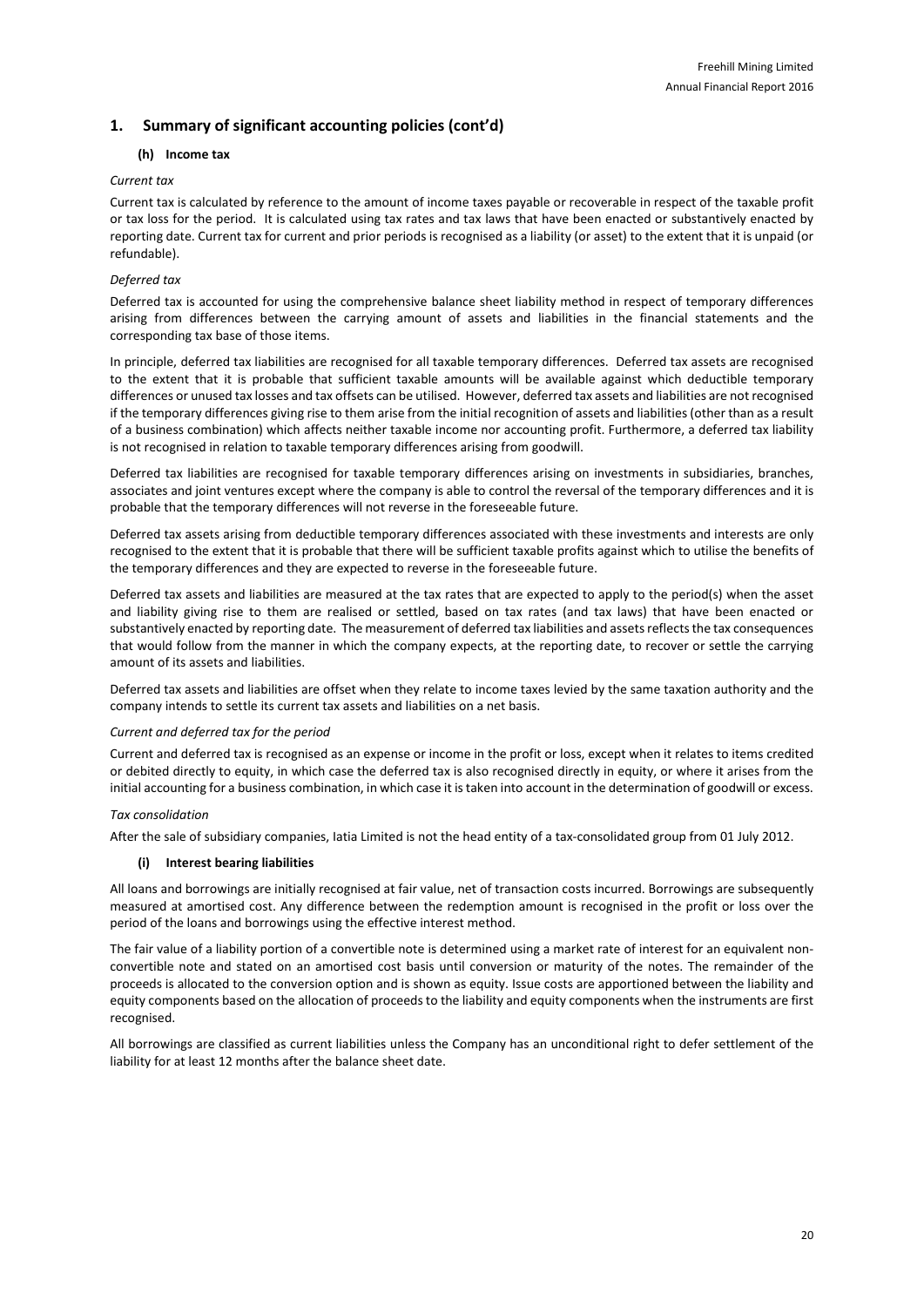### **(j) Other liabilities**

Other liabilities comprises non-current amounts due to related parties that do not bear interest and are repayable in 366 days from balance sheet date. As these are non-interest bearing, fair value at initial recognition requires an adjustment to discount these loans using a market-rate of interest for a similar instrument with a similar credit rating (Company's incremental borrowing rate). The discount is credited to the profit or loss immediately and amortised using the effective interest method.

### **(k) Payables**

Trade and other payables represent liabilities for goods and services provided to the Company prior to the year end and which are unpaid. These amounts are unsecured and have 30-60 day payment terms.

# **(l) Provisions**

Provisions are recognised when the company has a present obligation, the future sacrifice of economic benefits is probable, and the amount of the provision can be measured reliably.

The amount recognised as a provision is the best estimate of the consideration required to settle the present obligation at reporting date, taking into account the risks and uncertainties surrounding the obligation. Where a provision is measured using the cash flows estimated to settle the present obligation, its carrying amount is the present value of those cash flows.

When some or all of the economic benefits required to settle a provision are expected to be recovered from a third party, the receivable is recognised as an asset if it is probable that recovery will be received and the amount of the receivable can be measured reliably.

Provisions are not recognised for future operating losses.

### **(m) Revenue recognition**

Revenue is recognised to the extent that it is probable that the economic benefits will flow to the entity and the revenue can be reliably measured. Revenue is recognised at the fair value of consideration received or receivable.

### **(n) Trade receivables**

Trade receivables are recognised at original invoice amounts less an allowance for uncollectible amounts and have repayment terms between 30 and 90 days. Collectability of trade receivables is assessed on an ongoing basis. Debts which are known to be uncollectible are written off. An allowance is made for doubtful debts where there is objective evidence that the Company will not be able to collect all amounts due according to the original terms. Objective evidence of impairment include financial difficulties of the debtor, default payments or debts more than 90 days overdue. On confirmation that the trade receivable will not be collectible the gross carrying value of the asset is written off against the associated provision.

From time to time, the Company elects to renegotiate the terms of trade receivables due from customers with which it has previously had a good trading history. Such renegotiations will lead to changes in the timing of payments rather than changes to the amounts owed and are not, in the view of the directors, sufficient to require the derecognition of the original instrument.

### **(o) Critical accounting estimates and judgements**

Estimates and judgements are based on past performance and management expectations for the future.

The Company makes certain estimates and assumptions concerning the future, which by definition will seldom represent actual results. The estimates and assumptions that have a significant inherent risk in respect of estimates based on future events which could have a material impact on the assets and liabilities in the next financial year, are outlined below:

- Convertible notes in determining the fair value of the liability, in accordance with the accounting policy outlined in note 1(i), the company used a discount rate of 25%.
- Loan receivable recoverability the recoverability of the \$310,000 loan receivable from Freehill Investments Pty Ltd, the target company that Freehill Mining Limited will acquire should equity raising be successful, is considered recoverable on the basis that management believe the equity raising will be successful.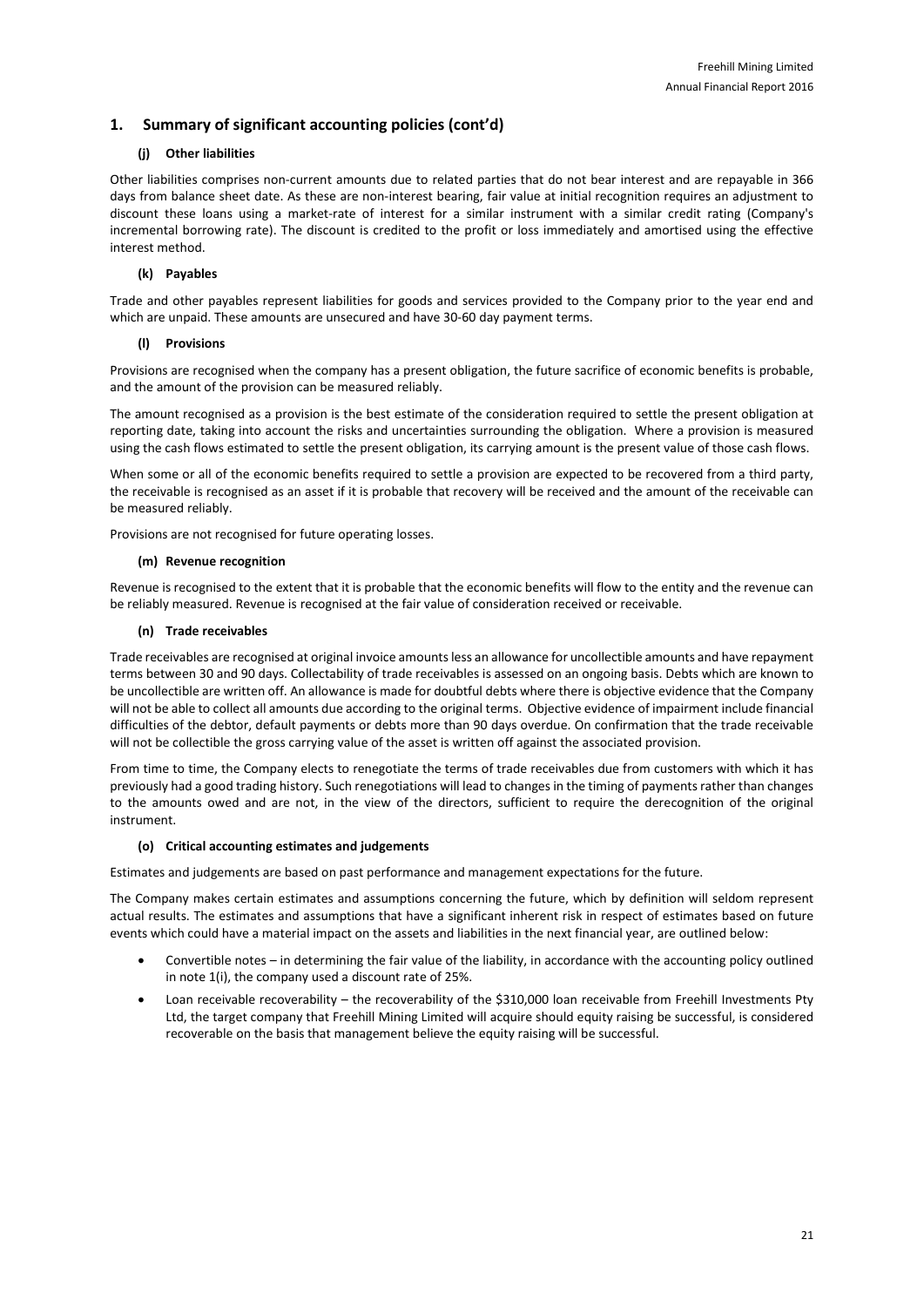# **(p) Going concern**

The financial statements have been prepared on the going concern basis, which contemplates continuity of normal business activities and the realisation of assets and discharge of liabilities in the normal course of business.

As disclosed in the financial statements, the company incurred a net loss of \$507,888 (2015: \$193,054 before loan forgiveness gain of \$1,012,567) and had net cash outflows from operating activities of \$341,822 (2015: \$157,589) for the year ended 30 June 2016. As at that date the company had net liabilities of \$403,729 (2015: \$73,127).

These factors indicate a material uncertainty which may cast significant doubt over the ability of the company to continue as a going concern and therefore whether it will realise its assets and extinguish its liabilities in the normal course of business and at the amounts stated in the financial report.

The Directors believe that there are reasonable grounds to believe that the company will be able to continue as a going concern after consideration of the following factors:

- The Company has re-structured its capital to facilitate a potential capital raising.
- The Company is in the process of finalising its fundraising Prospectus and anticipates lodging with ASIC before the end of August with fundraising to ensue shortly thereafter.
- The Company has received convertible note proceeds of \$665,000 during the past 12 months and further funds of \$300,000 have been raised post balance date.
- Following on from the above points, the Company has sought and received approval from shareholders to acquire Freehill Investments Pty Ltd whose interests in the Chilean resource sector have been the subject of significant evaluation by the Company. As part of this acquisition the Company is finalising its Prospectus to proceed with fundraising and achieve re-listing of the Company's shares on the ASX.
- The recoverability of the \$310,000 loan receivable from Freehill Investments Pty Ltd, the target company that Freehill Mining Limited will acquire should equity raising be successful, is considered recoverable on the basis that management believe the equity raising will be successful.

Accordingly, the Directors believe that the company will be able to continue as a going concern and that it is appropriate to adopt the going concern basis in the preparation of the financial report.

The financial report does not include any adjustments relating to the amounts or classification of recorded assets or liabilities that might be necessary if the company does not continue as a going concern.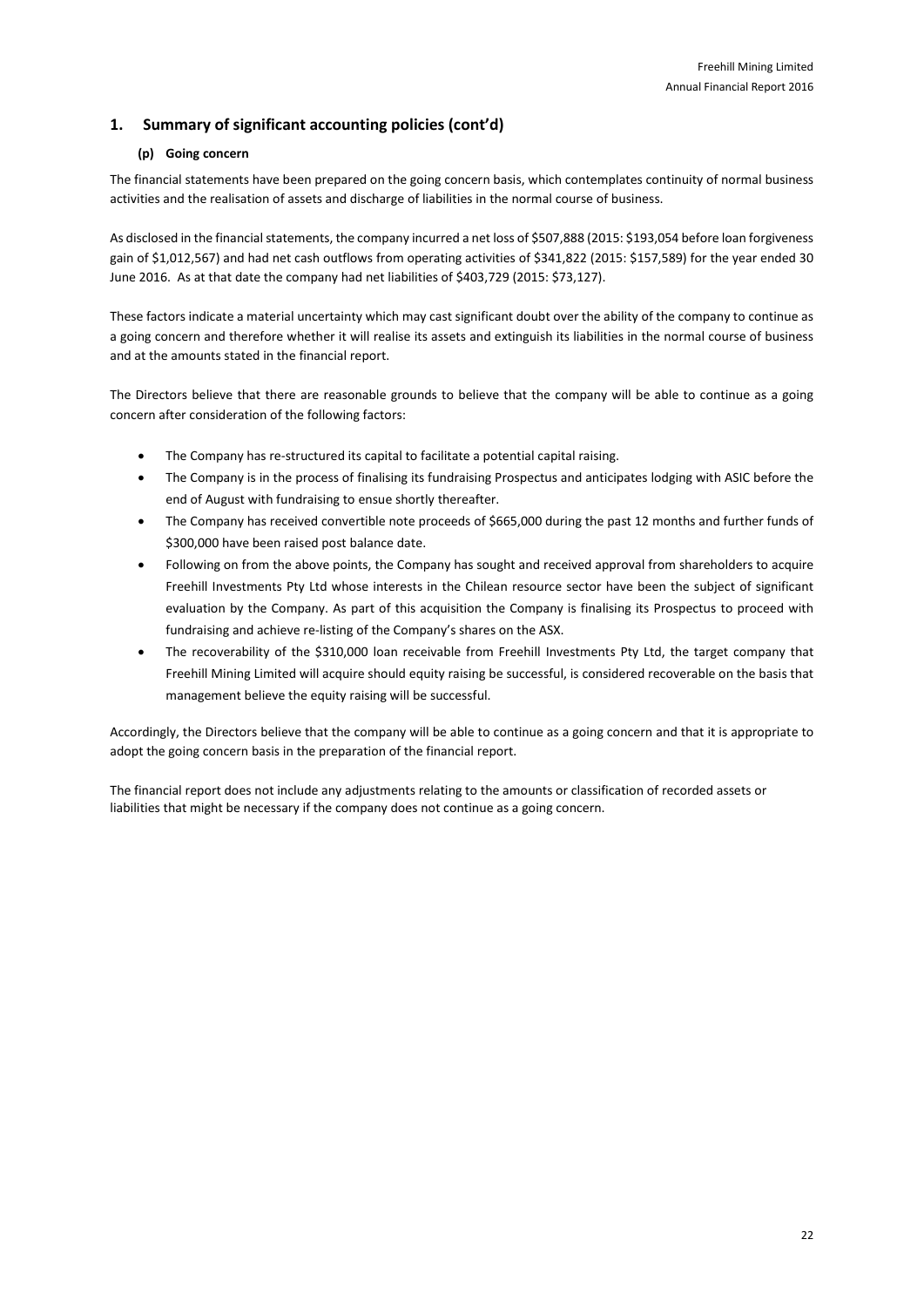# **(q) New accounting standards and interpretations**

As at 30 June 2016, the following standards and interpretations, which may impact the entity in the period of initial application, have been issued but are not yet effective:

Other than changes to disclosure formats, it is not expected that the initial application of these new standards in the future will have any material impact on the financial report.

| Reference          | Title                                                                                                                                     | Summary                                                                                                                                                                                                                                                                          | <b>Application date</b><br>(financial years<br>beginning) |
|--------------------|-------------------------------------------------------------------------------------------------------------------------------------------|----------------------------------------------------------------------------------------------------------------------------------------------------------------------------------------------------------------------------------------------------------------------------------|-----------------------------------------------------------|
| AASB 2014-9        | Amendments to Australian<br>Accounting Standards -<br><b>Equity Method in Separate</b><br><b>Financial Statements</b>                     | This amending standard allows entities<br>to use the equity method of accounting<br>for investments in subsidiaries, joint<br>ventures and associates in their<br>separate financial statements.                                                                                 | 1 January 2016                                            |
| AASB 2015-1        | Amendments to Australian<br>Accounting Standards -<br>Annual Improvements to<br><b>Australian Accounting</b><br>Standards 2012-2014 Cycle | The Standard makes amendments to<br>various Australian Accounting<br>Standards arising from the IASB's<br>Annual Improvements process, and<br>editorial corrections.                                                                                                             | 1 January 2016                                            |
| AASB 2015-2        | Amendments to Australian<br>Accounting Standards-<br>Disclosure Initiative:<br>Amendments to AASB 101                                     | The Standard makes amendments to<br>AASB 101 Presentation of Financial<br>Statements arising from the IASB's<br>Disclosure Initiative project.                                                                                                                                   | 1 January 2016                                            |
| AASB <sub>15</sub> | <b>Revenue from Contracts</b><br>with Customers                                                                                           | This Standard establishes principles<br>(including disclosure requirements) for<br>reporting useful information about the<br>nature, amount, timing and uncertainty<br>of revenue and cash flows arising from<br>an entity's contracts with customers.                           | 1 January 2018                                            |
| AASB 2014-5        | Amendments to Australian<br><b>Accounting Standards</b><br>arising from AASB 15                                                           | Consequential amendments arising<br>from the issuance of AASB 15.                                                                                                                                                                                                                | 1 January 2017                                            |
| AASB <sub>9</sub>  | <b>Financial Instruments</b>                                                                                                              | This Standard supersedes both AASB 9<br>(December 2010) and AASB 9<br>(December 2009) when applied. It<br>introduces a "fair value through other<br>comprehensive income" category for<br>debt instruments, contains<br>requirements for impairment of<br>financial assets, etc. | 1 January 2018                                            |
| AASB 2014-7        | <b>Amendments to Australian</b><br><b>Accounting Standards</b><br>arising from AASB 9<br>(December 2014)                                  | Consequential amendments arising<br>from the issuance of AASB 9                                                                                                                                                                                                                  | 1 January 2018                                            |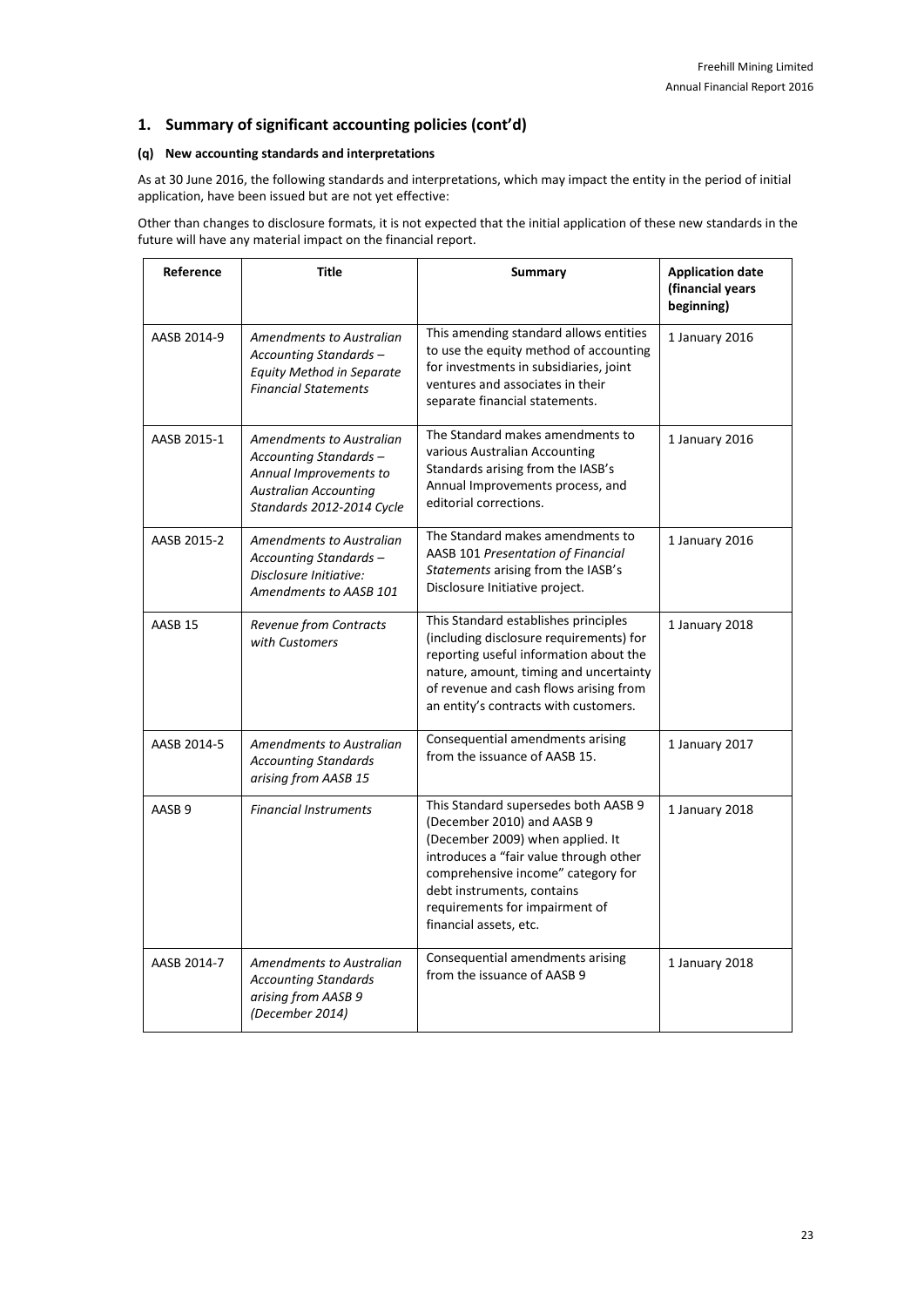|   |                                                                                                                       | 2016                     | 2015       |
|---|-----------------------------------------------------------------------------------------------------------------------|--------------------------|------------|
| 2 | Revenue                                                                                                               | \$                       | \$         |
|   | Revenue from continuing operations                                                                                    |                          |            |
|   | Interest - unrelated parties                                                                                          | 22                       | 983        |
|   | Total revenue from continuing operations                                                                              | 22                       | 983        |
|   |                                                                                                                       |                          |            |
|   |                                                                                                                       | 2016                     | 2015       |
|   |                                                                                                                       | \$                       | \$         |
| 3 | Income tax                                                                                                            |                          |            |
|   | The prima facie tax expense on profit/(loss) before income tax is<br>reconciled to the income tax expense as follows: |                          |            |
|   | Prima facie tax expense/(benefit) at 30%                                                                              | (152, 366)               | 245,854    |
|   | Add/(Less):                                                                                                           |                          |            |
|   | Non-deductible items                                                                                                  | 10,132                   | 57,916     |
|   | Non-assessable income                                                                                                 | $\overline{\phantom{a}}$ | (303, 770) |
|   | Temporary differences and losses not brought to account                                                               | (142, 234)               |            |
|   | Income tax attributable to profit/(loss) before income tax                                                            |                          |            |
|   |                                                                                                                       |                          |            |
|   |                                                                                                                       | 2016                     | 2015       |
|   |                                                                                                                       | \$                       | \$         |
| 4 | <b>Trade and other receivables</b>                                                                                    |                          |            |
|   | Current                                                                                                               |                          |            |
|   | <b>GST &amp; Other receivable</b>                                                                                     | 16,720                   | 4,846      |
|   |                                                                                                                       | 16,720                   | 4,846      |
|   | Trade debtors are non-interest bearing and generally on 30<br>day terms.                                              |                          |            |
|   |                                                                                                                       | 2016                     | 2015       |
|   |                                                                                                                       | \$                       | \$         |
| 5 | Loan receivable                                                                                                       |                          |            |
|   | Loan to Freehill Investments Pty Ltd (a)                                                                              | 310,000                  |            |
|   |                                                                                                                       |                          |            |
|   |                                                                                                                       | 310,000                  |            |
|   |                                                                                                                       |                          |            |

(a) The unsecured loan is repayable 3 years from commencement date at interest of 10% per annum, payable at the end of the term of the loan.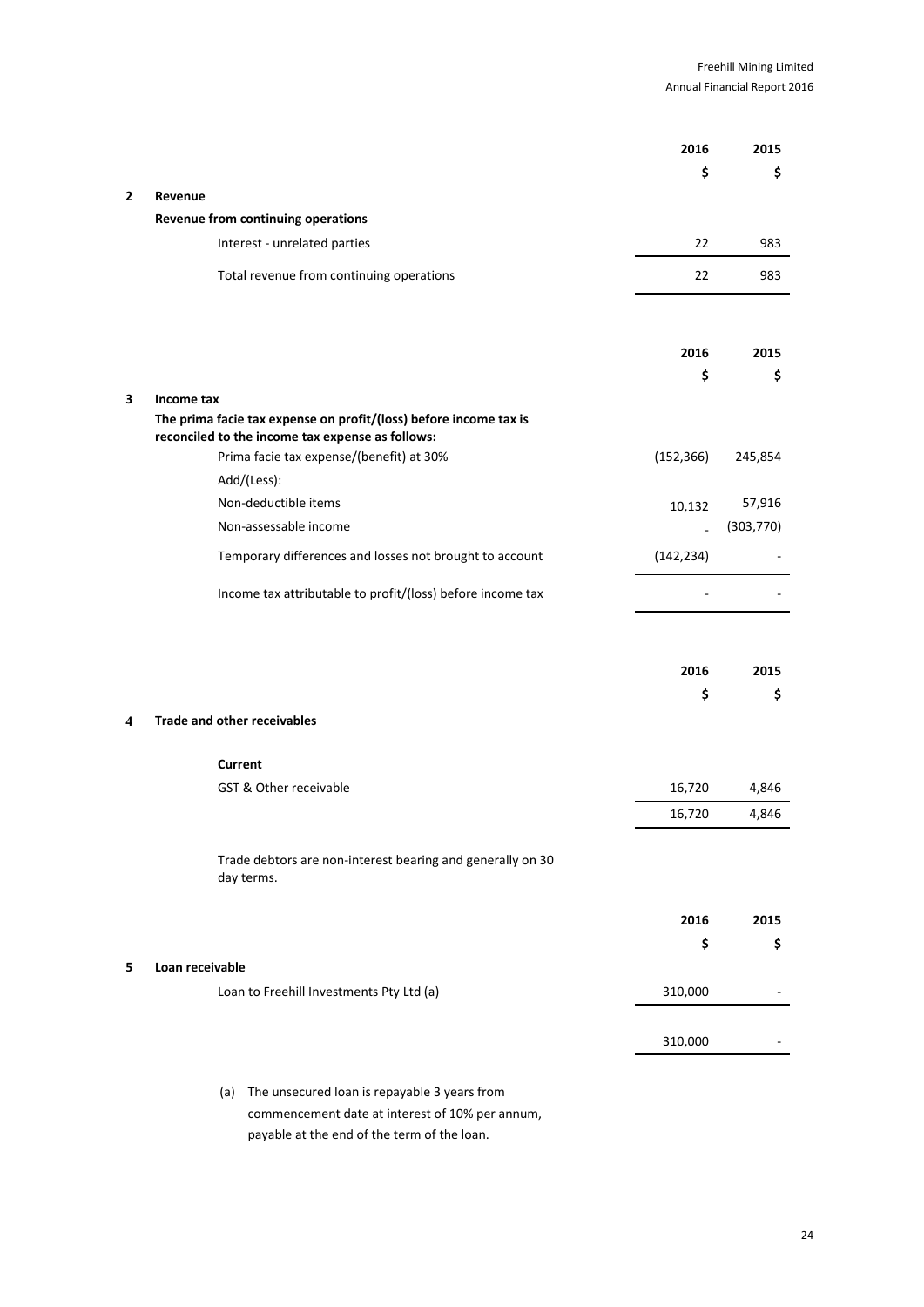|   |                              | 2016    | 2015   |
|---|------------------------------|---------|--------|
|   |                              | \$      | \$     |
| 6 | Trade and other payables     |         |        |
|   | Current                      |         |        |
|   | Trade creditors              | 35,000  | 36,839 |
|   | Other creditors and accruals | 142,221 | 19,280 |
|   |                              | 177,221 | 56,119 |

Trade creditors are non-interest bearing and are normally settled on 30 day terms.

|  |  |  |  | 2016 2015                                                |
|--|--|--|--|----------------------------------------------------------|
|  |  |  |  | $\begin{array}{ccc} \texttt{S} & \texttt{S} \end{array}$ |
|  |  |  |  |                                                          |

# **7 Financial Liabilities**

### **Non-Current**

| Convertible note (unsecured) (a) | 592.056 | 47,505 |
|----------------------------------|---------|--------|
|                                  | 592.056 | 47.505 |

(a) Convertible notes with a face value of \$90,000 were issued in the last quarter of the 30 June 2015 year.

All convertible notes remain outstanding at 30 June 2016.

The convertible notes mature 3 years from the issue of the notes and have a 10% per annum interest rate.

The conversion price of the notes was \$0.000169 which was updated to \$0.037518 post consolidation of shares. The number of shares issued is determined by the total face value of the notes to be converted divided by the conversion price based on the number of shares on issue at the time of Note issuance.

Any future changes to the share structure will be pro rata reflected in the in the conversion price.

Convertible notes with a face value of \$665,000 were issued in the year to 30 June 2016.

All the convertible notes were on the same terms as the previously issued convertible notes with the conversion price also at \$0.037518..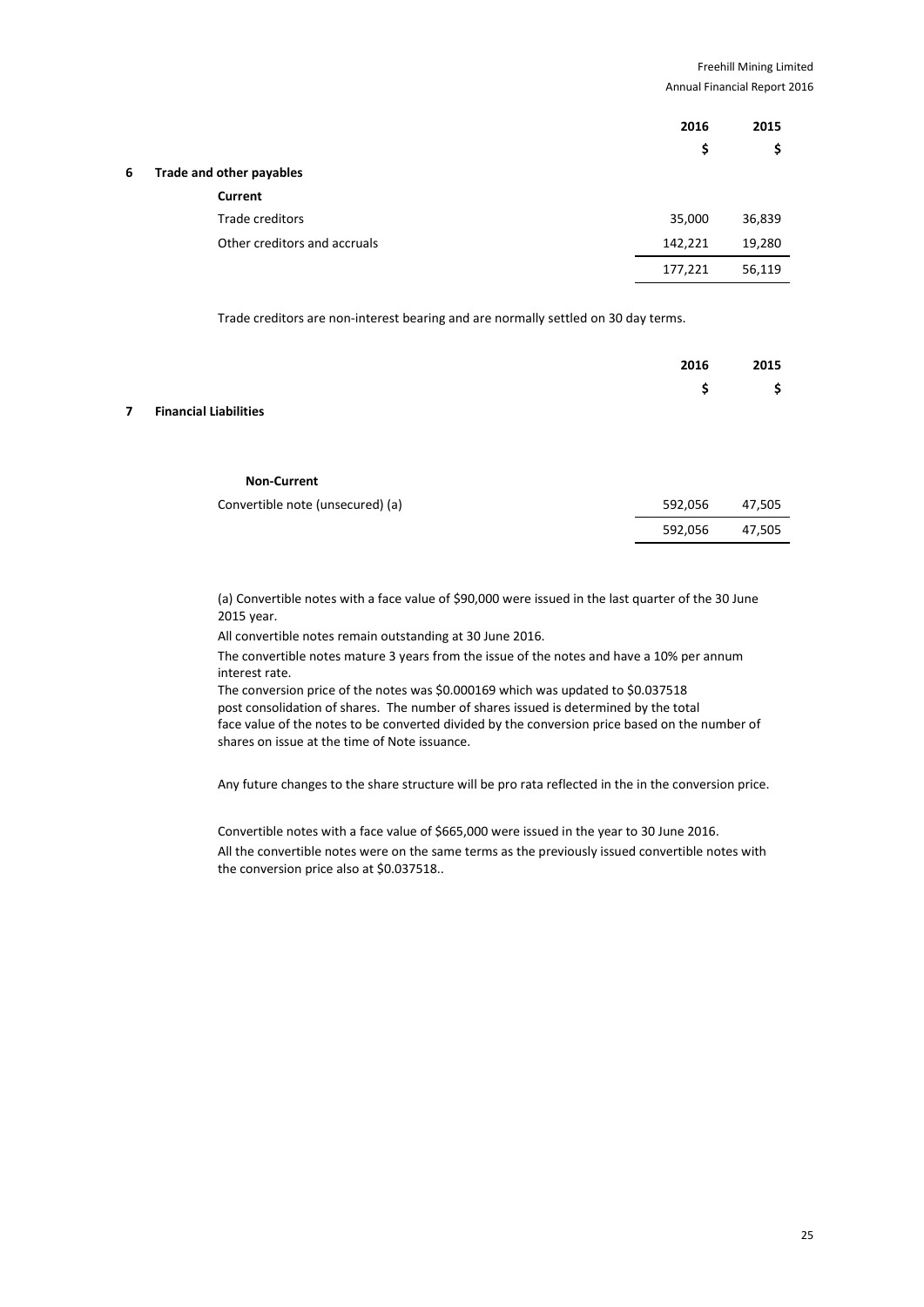|   |     |                                          | 2016            |            | 2015          |            |
|---|-----|------------------------------------------|-----------------|------------|---------------|------------|
|   |     |                                          | <b>Number</b>   | \$         | <b>Number</b> | \$         |
| 8 |     | <b>Contributed equity &amp; reserves</b> |                 |            |               |            |
|   |     | <b>Ordinary shares</b>                   |                 |            |               |            |
|   | (a) | Issued and paid up capital               |                 |            |               |            |
|   |     | Ordinary shares fully paid               | 1,363,346,543   | 16,821,001 | 1,363,346,543 | 16,821,001 |
|   | (b) | Movements in shares on<br>issue          |                 |            |               |            |
|   |     | <b>Ordinary shares</b>                   |                 |            |               |            |
|   |     | Beginning of the financial<br>year       | 1,363,346,543   | 16,821,001 | 1,185,518,733 | 16,791,001 |
|   |     | Issued during the year                   |                 |            | 177,827,810   | 30,000     |
|   |     | Consolidation of shares 222<br>for $1$   | (1,357,205,342) |            |               |            |
|   |     | End of the financial year                | 6,141,201       | 16,821,001 | 1,363,346,543 | 16,821,001 |
|   |     |                                          |                 |            |               |            |

# **Terms and conditions of contributed equity and reserves**

# **Ordinary shares**

Ordinary shares have the right to receive dividends as declared and, in the event of winding up the company, to participate in the proceeds from the sale of all surplus assets in proportion to the number of and amounts paid up on shares held.

Ordinary shares entitle their holder to one vote per share, either in person or by proxy, at a meeting of the company.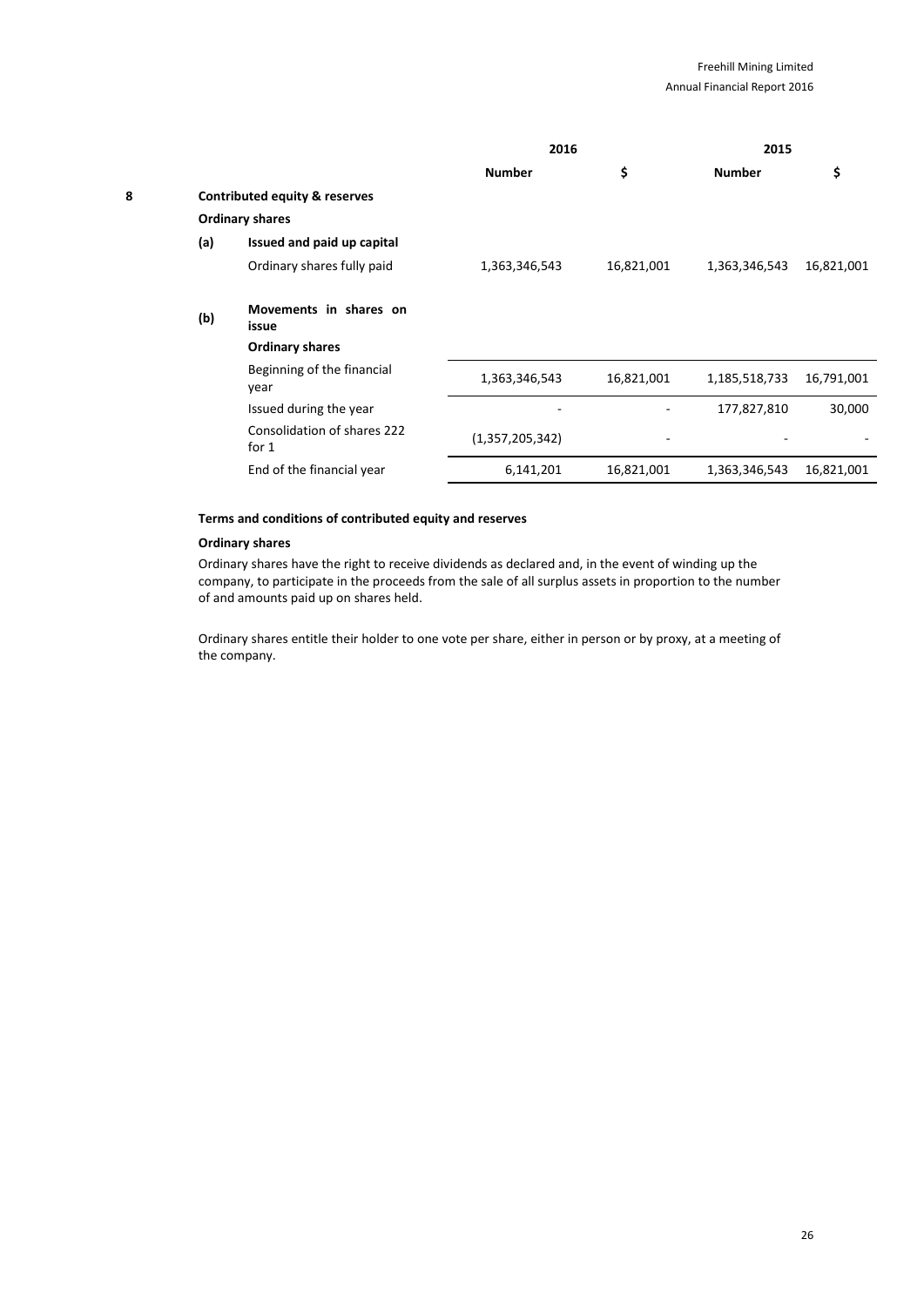|   |     |                                                                                                 | 2016       | 2015        |
|---|-----|-------------------------------------------------------------------------------------------------|------------|-------------|
|   |     |                                                                                                 | \$         | \$          |
| 9 |     | <b>Statement of cash flows</b>                                                                  |            |             |
|   | (a) | Reconciliation of the net profit /<br>(loss) after tax to the net cash<br>flows from operations |            |             |
|   |     | Net profit / (loss)                                                                             | (507, 888) | 819,513     |
|   |     | Non-operating / non-cash Items                                                                  |            |             |
|   |     | Loan forgiveness                                                                                |            | (1,012,567) |
|   |     | Notional interest expense                                                                       | 55,884     | 1,425       |
|   |     | <b>Changes in assets and liabilities</b>                                                        |            |             |
|   |     | (Increase)/decrease in receivables<br>/ other assets                                            | (10, 920)  | 12,057      |
|   |     | (Decrease)/increase in trade and<br>other payables                                              | 121,102    | 21,983      |
|   |     | Net cash flow from operating<br>activities                                                      | (341, 822) | (157, 589)  |
|   | (b) | <b>Reconciliation of cash</b>                                                                   |            |             |
|   |     | Cash balance comprises:                                                                         |            |             |
|   |     | - cash at bank                                                                                  | 38,829     | 25,651      |
|   |     | Closing cash balance                                                                            | 38,829     | 25,651      |
|   |     |                                                                                                 |            |             |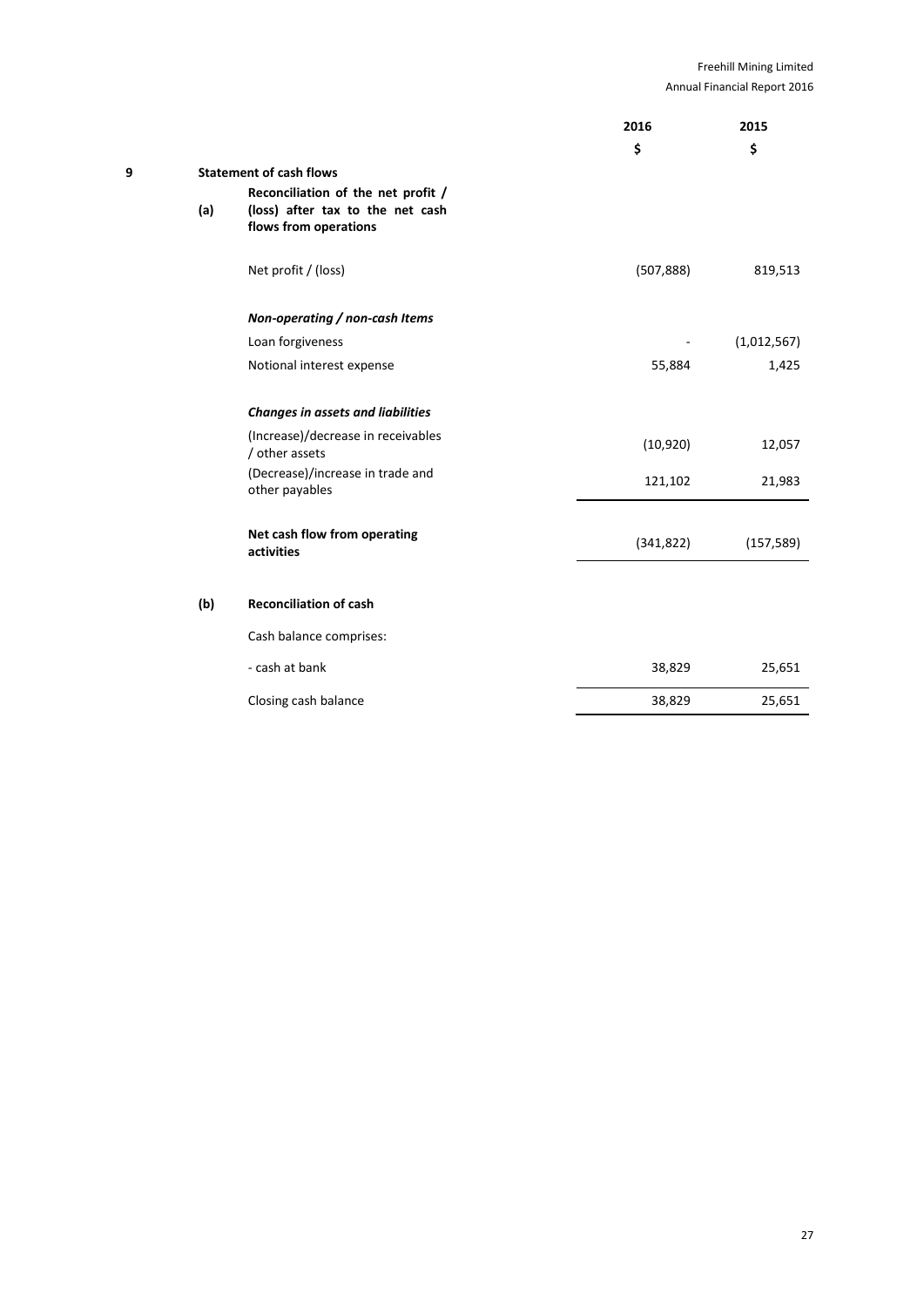|    |                                                                              | Freehill Mining Limited<br>Annual Financial Report 2016 |               |
|----|------------------------------------------------------------------------------|---------------------------------------------------------|---------------|
|    |                                                                              | 2016                                                    | 2015          |
|    |                                                                              | \$                                                      | \$            |
| 10 | Earnings/(loss) per share                                                    |                                                         |               |
|    | Basic profit/ (loss) per share (cents per share) from continuing operations  | (8.27)                                                  | 0.07          |
|    | Basic profit/ (loss) per share (cents per share)                             | (8.27)                                                  | 0.07          |
|    |                                                                              |                                                         |               |
|    | Diluted Profit/(loss) per share (cents per share) from continuing operations | (8.27)                                                  | 0.07          |
|    | Diluted Profit/(loss) per share (cents per share)                            | (8.27)                                                  | 0.07          |
|    |                                                                              |                                                         |               |
|    |                                                                              |                                                         |               |
|    | Net Profit/(Loss)                                                            | (507, 888)                                              | 819,513       |
|    | Weighted average number of ordinary shares used in the calculation           |                                                         |               |
|    | of basic and diluted loss per share                                          | 6,141,201                                               | 1,229,975,686 |
|    |                                                                              |                                                         |               |
|    |                                                                              |                                                         |               |
|    |                                                                              | 2016<br>\$                                              | 2015<br>\$    |
| 11 | <b>Auditors' remuneration</b>                                                |                                                         |               |
|    | Audit or review of the financial                                             |                                                         |               |
|    | report                                                                       | 15,000                                                  | 14,500        |
|    | Other services                                                               | 14,500                                                  |               |
|    |                                                                              | 29,500                                                  | 14,500        |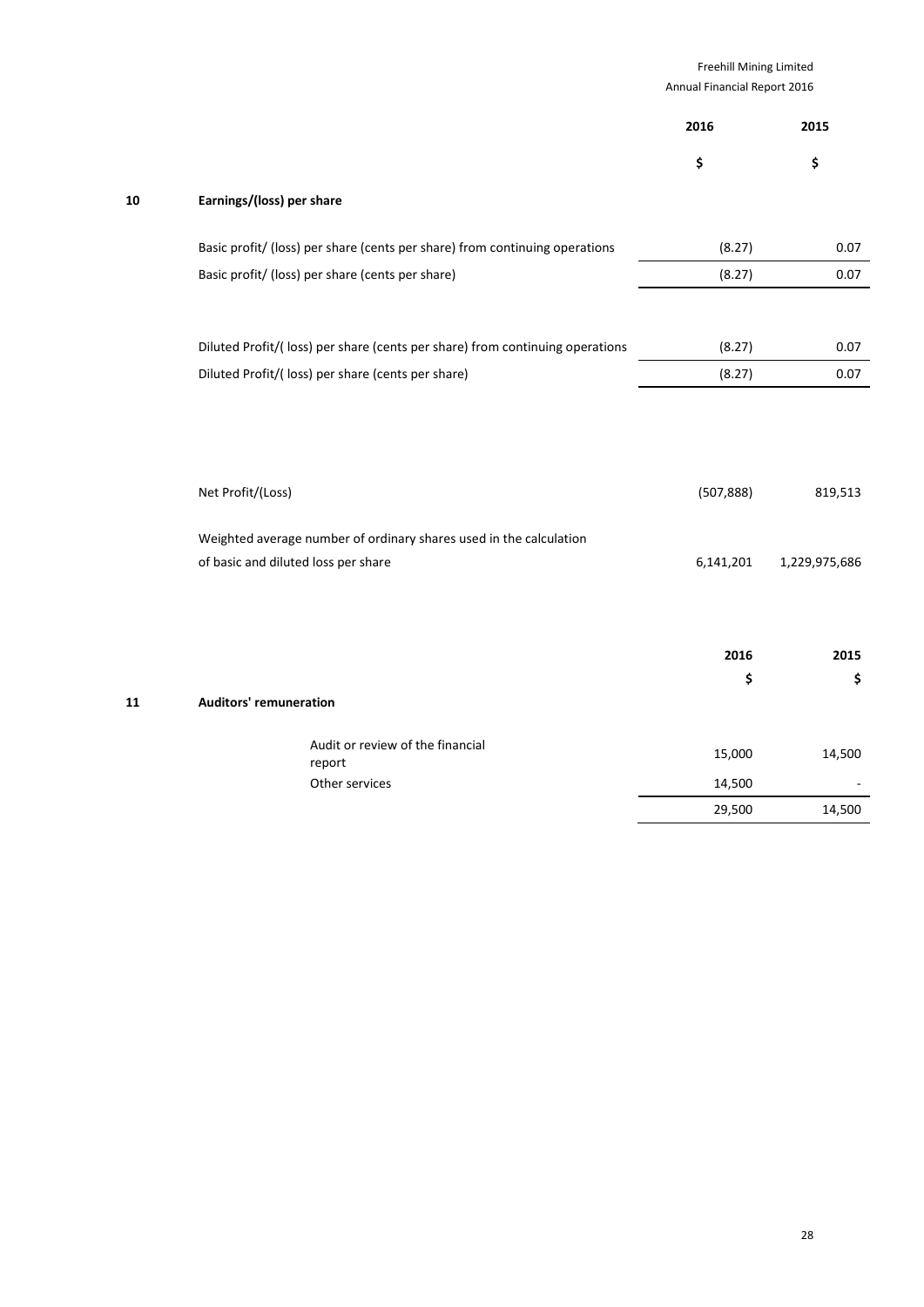# **<sup>12</sup> Key management personnel compensation**

The company has transferred various compensation information disclosures of key management personnel to the "Remuneration Report" section of the Directors' Report, as allowed under 2M.6.04.

The key management personnel of the company during the year were:

|                                                                                                   | 2016   | 2015   |
|---------------------------------------------------------------------------------------------------|--------|--------|
| <b>Directors</b>                                                                                  |        |        |
| Stephen Chaplin (appointed 3 August 2015)<br>Paul Davies (appointed 20 March 2015)                | Υ      | Υ      |
| Raymond Mangion (appointed 20 March 2015)                                                         | Υ      | γ      |
| Nicholas Kapes (appointed 20 March 2015)                                                          | Υ      | Υ      |
| The aggregate compensation of the key<br>management personnel of the company is set<br>out below: |        |        |
|                                                                                                   | Ś.     | \$     |
| Short-term employee benefits                                                                      | 22,000 | 20,000 |
| Post-employment benefits                                                                          |        |        |
| Other long term benefits                                                                          |        |        |
| Share based payments - expensed                                                                   |        |        |
| Share based payments - capitalised into<br>development costs                                      |        |        |
|                                                                                                   | 22,000 | 20,000 |

Options & rights holdings

There were no options held by key management personnel during the years ended 30 June 2016 and 2015.

29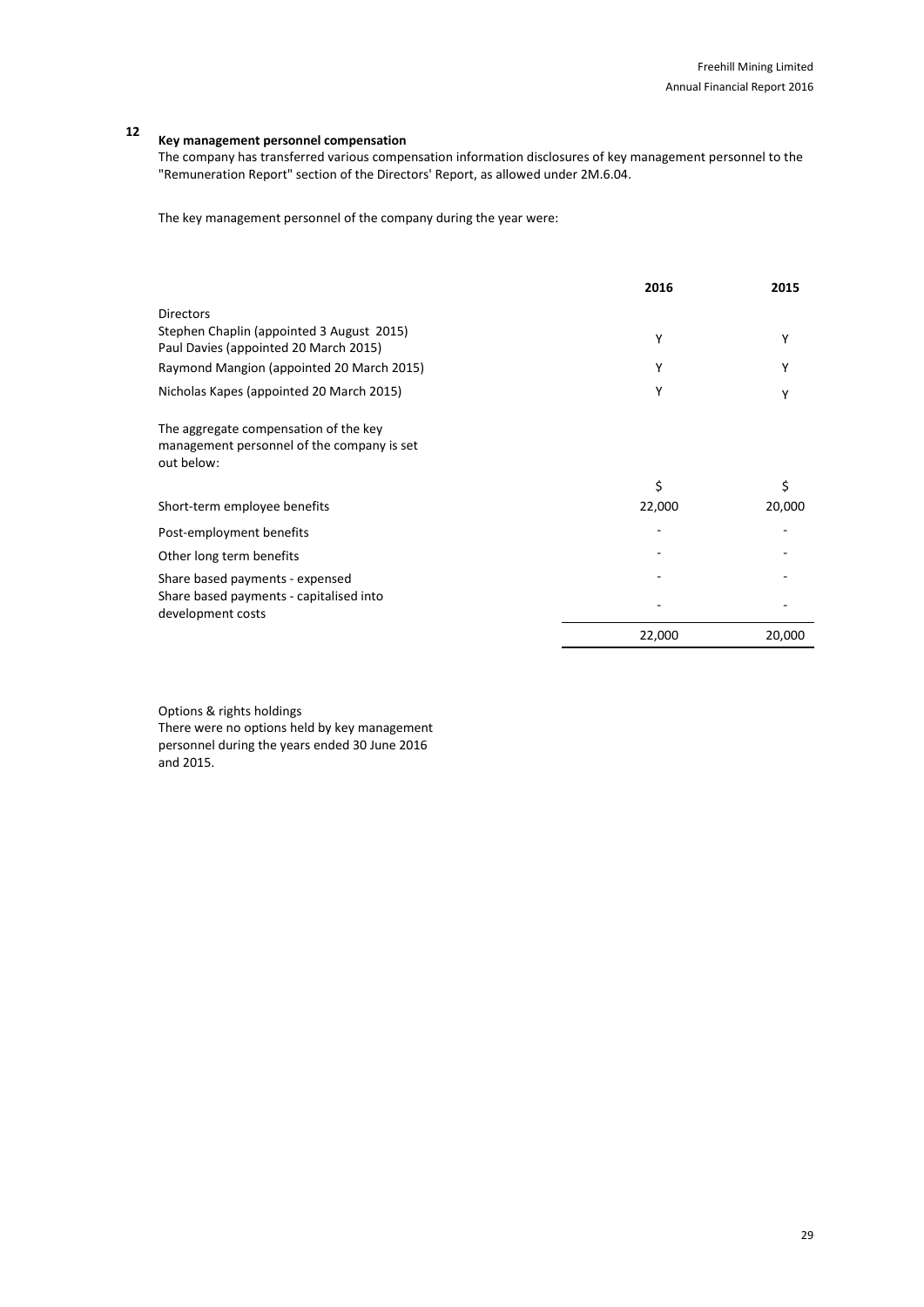### **13 Financial instruments**

#### **(a) Financial risk management objectives**

The company does not enter into or trade in financial instruments, including derivative financial instruments, for speculative purposes. The company's activities expose it primarily to the financial risk of changes in foreign currency exchange rates and interest rates.

In common with all other businesses, the company is exposed to risks that arise from its use of financial instruments. This note describes the company's objectives, policies and processes for managing those risks and the methods used to measure them. Further quantitative information in respect of these risks is presented throughout these financial statements.

There have been no substantive changes in the company's exposure to financial instrument risks, its objectives, policies and processes for managing those risks or the methods used to measure them from previous periods unless otherwise stated in this note.

The Board has overall responsibility for the determination of the company's risk management objectives and policies and, whilst retaining ultimate responsibility for them, it has delegated the authority for designing and operating processes that ensure the effective implementation of the objectives and policies to the company's finance function. The company's' risk management policies and objectives are therefore designed to minimise the potential impacts of these risks on the results of the company where such impacts may be material. The company generally uses derivative financial instruments such as foreign exchange contracts and interest rate swap contracts to hedge these risks. The Board receives monthly reports from the company Financial Controller through which it reviews the effectiveness of the processes put in place and the appropriateness of the objectives and policies it sets. The company's internal auditors also review the risk management policies and processes and report their findings to the Audit Committee.

The overall objective of the Board is to set polices that seek to reduce risk as far as possible without unduly affecting the company's competitiveness and flexibility. Further details regarding these policies are set out below.

### **(b) Significant accounting policies**

Details of the significant accounting policies and methods adopted, including the criteria for recognition, the basis of measurement and the basis on which income and expenses are recognised, in respect of each class of financial asset, financial liability and equity instrument are disclosed in note 2 to the financial statements.

### **(c) Foreign currency risk**

The company undertakes certain transactions denominated in foreign currencies, hence exposures to exchange rate fluctuations arise. The company does not have any Sales in foreign currencies in current year. Currently, no instruments to hedge foreign currency are used.

#### **(d) Interest rate risk management**

The company is exposed to interest rate risk as it borrows funds at fixed interest rates. The level of interest beared borrowings is low and therefore no instruments are entered into to hedge interest rate risk.

The company has no significant interest-bearing assets or liabilities and the company's income and operating cash flows are not materially exposed to changes in market interest rates. As such management have not used sensitivity analysis to monitor such risks.

The Company does have interest bearing Convertible Notes on issue which have a fixed interest rate. Interest rate movement swill not impact the interest rate obligations associated with these Notes.

#### *Maturity profile of financial instruments*

The following tables details the company's exposure to interest rate risk: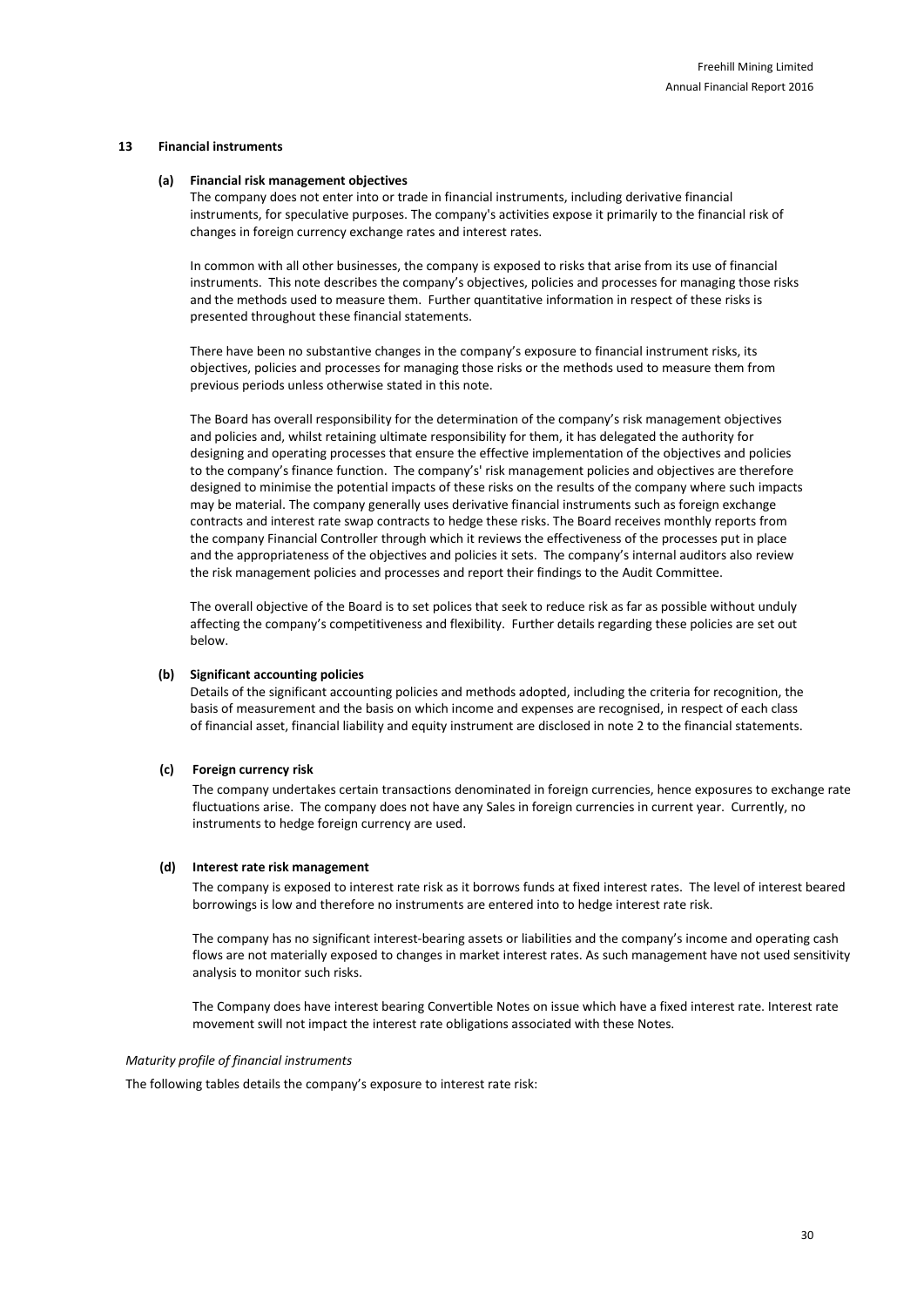# **13 Financial instruments (cont.)**

|                                                                   | Variable<br>interest<br>rate |                              | <b>Interest bearing</b>  |                          |                              | Non-interest bearing     |                          | Total   |
|-------------------------------------------------------------------|------------------------------|------------------------------|--------------------------|--------------------------|------------------------------|--------------------------|--------------------------|---------|
| 2016                                                              | \$                           | Less<br>than 1<br>year       | 1-2 years                | 2-3 years                | Less<br>than 1<br>year       | 1-2 years                | 2-3 years                | \$      |
|                                                                   |                              | \$                           | \$                       | \$                       | \$                           | \$                       | \$                       |         |
| <b>Financial assets:</b><br>Cash and cash<br>equivalents<br>Other | 38,829                       |                              |                          |                          |                              |                          |                          | 38,829  |
| receivables                                                       |                              |                              |                          |                          | 16,720                       |                          |                          | 16,720  |
| Loan receivable                                                   |                              |                              | ÷,                       | 310,000                  |                              |                          |                          |         |
|                                                                   | 38,829                       | $\overline{\phantom{a}}$     | $\overline{\phantom{a}}$ | 310,000                  | 16,720                       | $\overline{\phantom{a}}$ | ÷,                       | 365,549 |
| <b>Financial liabilities</b>                                      |                              |                              |                          |                          |                              |                          |                          |         |
| Trade and<br>other payables                                       |                              |                              |                          | $\overline{\phantom{a}}$ | 177,221                      |                          |                          | 177,221 |
| Borrowings                                                        |                              | $\overline{a}$               | 82,749                   | 509,307                  |                              |                          |                          | 592,056 |
|                                                                   | $\overline{\phantom{a}}$     | $\overline{\phantom{a}}$     | 82,749                   | 509,307                  | 177,221                      |                          | $\overline{\phantom{a}}$ | 769,277 |
|                                                                   | Variable<br>interest<br>rate |                              | <b>Interest bearing</b>  |                          |                              | Non-interest bearing     |                          | Total   |
| 2015                                                              | \$                           | Less<br>than 1<br>year<br>\$ | 1-2 years<br>\$          | 2-3 years<br>\$          | Less<br>than 1<br>year<br>\$ | 1-2 years<br>\$          | 2-3 years<br>\$          | \$      |
| <b>Financial assets:</b>                                          |                              |                              |                          |                          |                              |                          |                          |         |
| Cash and cash<br>equivalents                                      | 25,651                       |                              |                          |                          |                              |                          |                          | 25,651  |
| Other<br>receivables                                              |                              |                              |                          |                          | 4,846                        |                          |                          | 4,846   |
|                                                                   | 25,651                       | ÷,                           |                          | $\overline{\phantom{a}}$ | 4846                         | ÷                        | $\overline{\phantom{a}}$ | 30,497  |
| <b>Financial liabilities</b>                                      |                              |                              |                          |                          |                              |                          |                          |         |
| Trade and<br>other payables                                       |                              |                              |                          |                          | 56,119                       |                          |                          | 56,119  |
| <b>Borrowings</b>                                                 |                              |                              |                          | 47,505                   |                              |                          |                          | 47,505  |
|                                                                   |                              |                              |                          |                          |                              |                          |                          |         |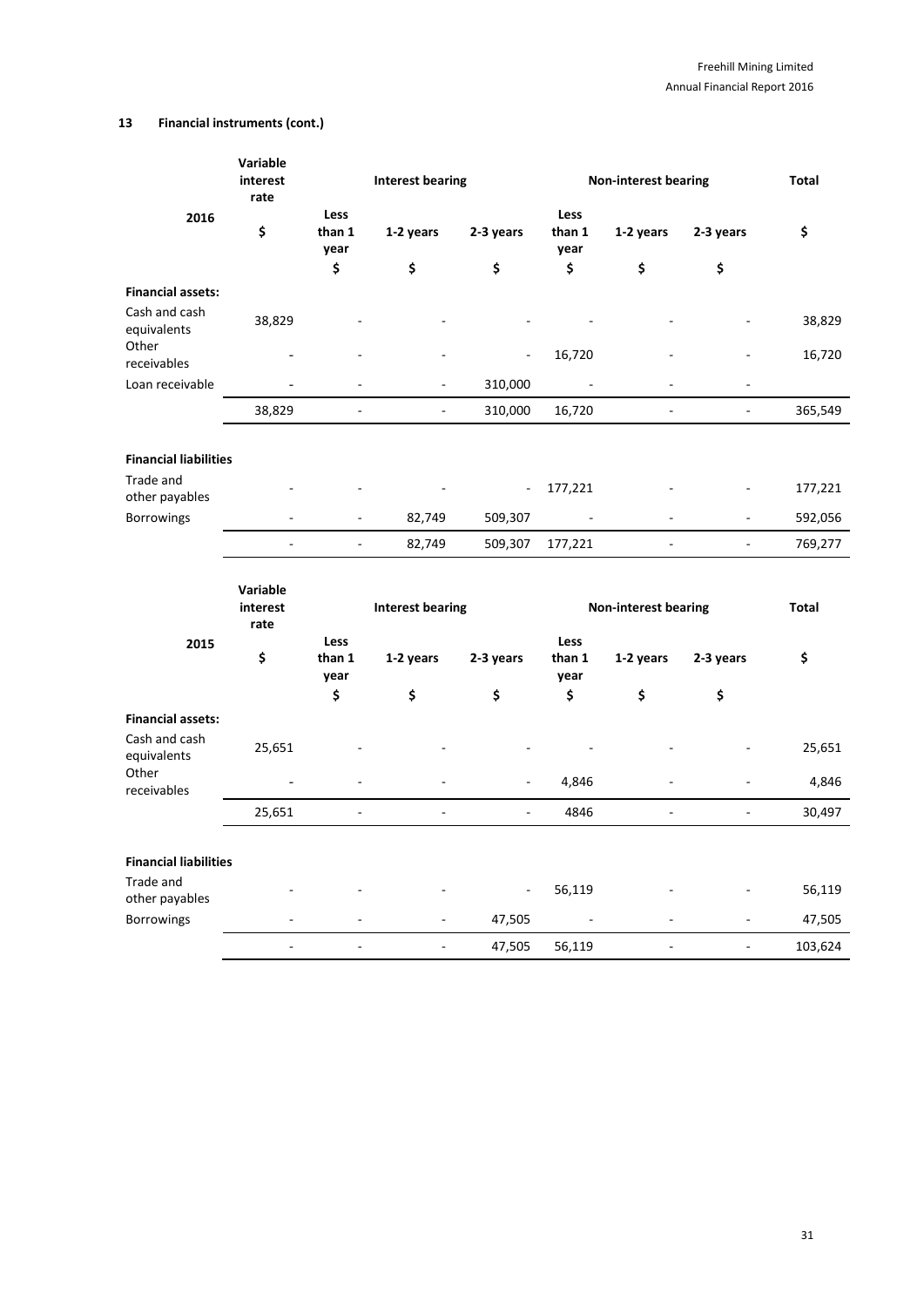#### **13 Financial instruments (cont.)**

### **(e) Credit risk management**

Credit risk refers to the risk that a counterparty will default on its contractual obligations resulting in financial loss to the company. The company has adopted a policy of only dealing with creditworthy counterparties. The company measures credit risk on a fair value basis.

The credit risk on liquid funds is limited because the counterparties are banks with high credit-ratings assigned by international creditrating agencies.

The carrying amount of financial assets recorded in the financial statements, net of any allowances for losses, represents the company's maximum exposure to credit risk.

#### **(f) Fair value of financial instruments**

The directors consider the carrying amount of financial assets and financial liabilities recorded in the financial statements approximates their fair values.

The fair values of financial assets and financial liabilities are determined as follows:

• the fair value of financial assets and financial liabilities with standard terms and conditions and traded on active liquid markets are determined with reference to quoted market prices; and

• the fair value of other financial assets and financial liabilities are determined in accordance with generally accepted pricing models based on discounted cash flow analysis.

#### **(g) Liquidity risk management**

The company manages liquidity risk by maintaining adequate reserves and by continuously monitoring forecast and actual cash flows and matching the maturity profiles of financial assets and liabilities. The majority of Convertible debt providers have indicated an intention to convert their debt into shares in the Company. Full details will be provided in the Company's Prospectus.

| 2016                         | Carrying<br>amount | Contractual<br>cash flows | $< 6$ mths | $6-12$ mths | $1-3$ yrs         | $> 3$ yrs |
|------------------------------|--------------------|---------------------------|------------|-------------|-------------------|-----------|
|                              | \$                 | \$                        | \$         | \$          | \$                | \$        |
| <b>Financial liabilities</b> |                    |                           |            |             |                   |           |
| Trade and other<br>payables  | 177,221            | 177,221                   | 177,221    |             |                   | ٠         |
| <b>Borrowings</b>            | 592,056            | 755,000                   | -          |             | $-755,000$        | ٠         |
|                              | 769,277            | 932,221                   | 177,221    |             | 755,000<br>$\sim$ |           |
|                              |                    |                           |            |             |                   |           |

### **14 Related party transactions**

There are no related Party transactions.